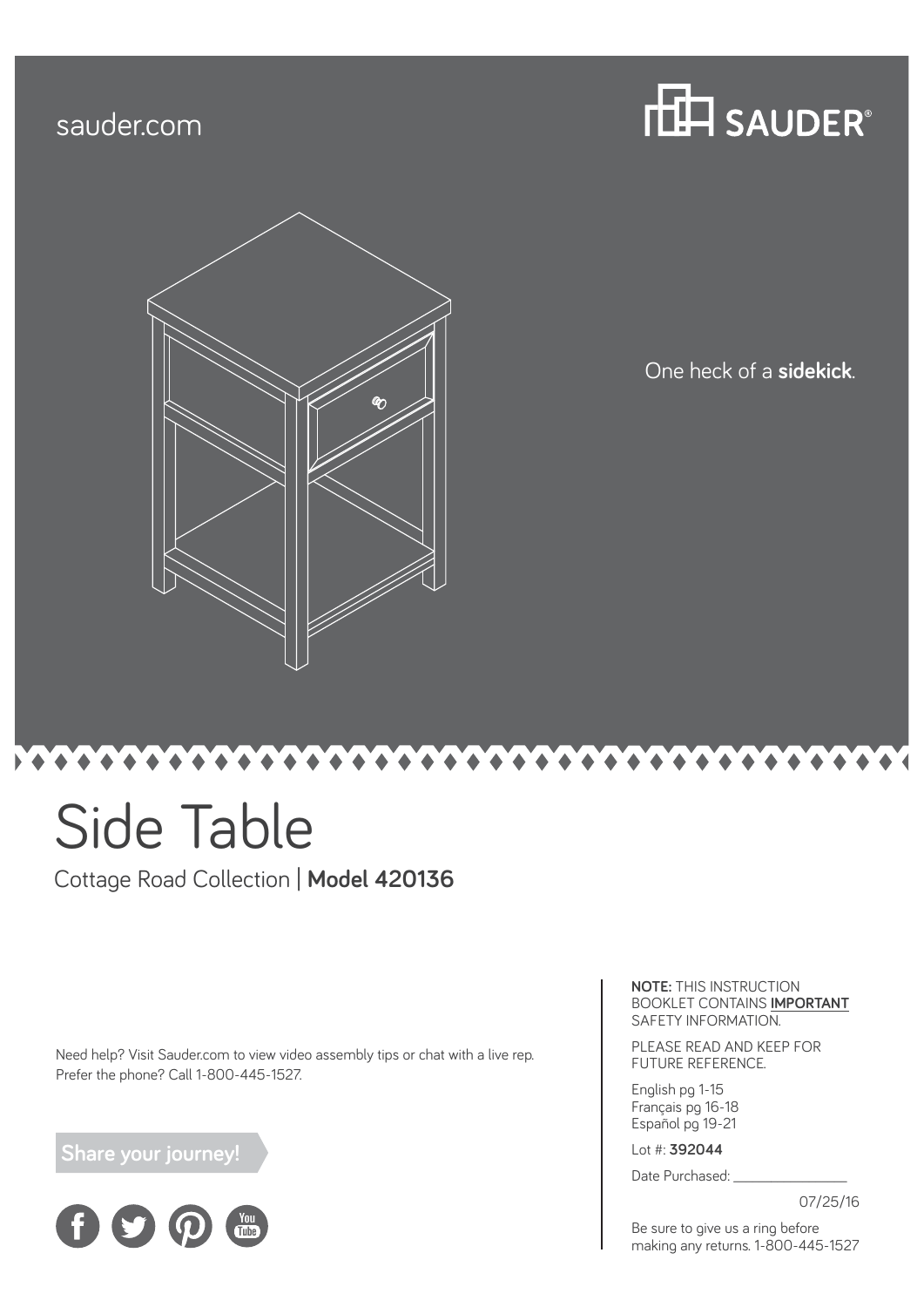۵ ۸

۰

Þ

۰

۵

## Table of Contents Assembly Tools Required



 $\triangle$  $\bullet$   $\triangle$  $\overline{\mathcal{A}}$ 

 $\triangle$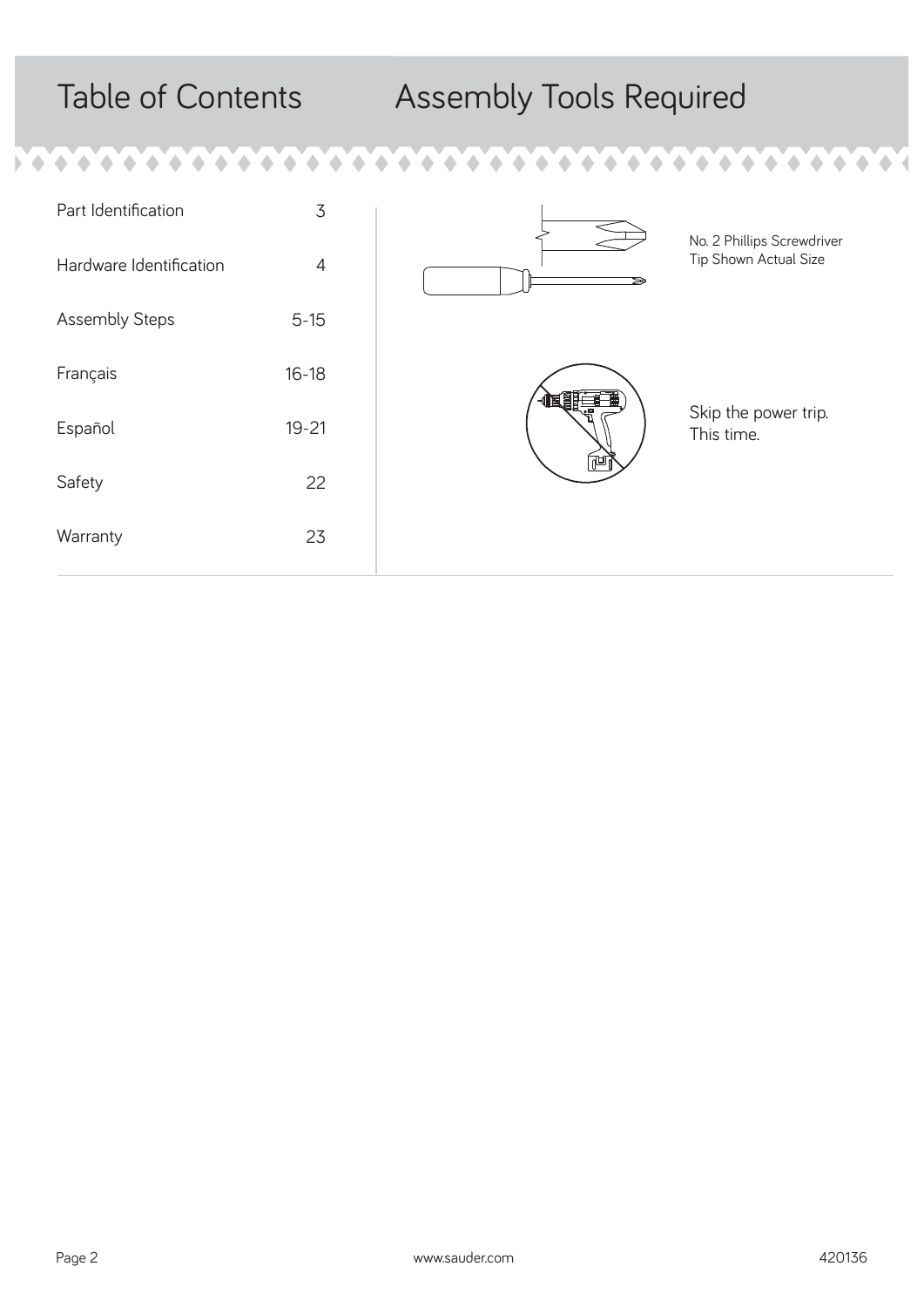## Part Identification

۰ ∢

 $\bullet$  , and all  $\bullet$  , and all  $\bullet$  , and all  $\bullet$  , and all  $\bullet$  , and all  $\bullet$  , and all  $\bullet$  $\bullet$  $\bullet$ 

 $\bullet$  $\bullet$ 

> <sup>7</sup> While not all parts are labeled, some of the parts will have a label or an inked letter on the edge to help distinguish similar parts from each other. Use this part identification to help identify similar parts.

| A  | RIGHT END (1)  |
|----|----------------|
| B. | LEFT END (1)   |
| C. | <b>TOP (1)</b> |
| D  | BOTTOM (1)     |
| F. | REAR BRACE (1) |

| F. | FRONT TOP MOLDING (1)        |
|----|------------------------------|
| G. | <b>FRONT BRACE (1)</b>       |
| H. | BACK (1)                     |
|    | DRAWER FRONT (1)             |
|    | <b>DRAWER RIGHT SIDE (1)</b> |

| $K$ DRAWER LEFT SIDE (1) |
|--------------------------|
|                          |

L DRAWER BACK (1)

**TO**  $\bullet$  $\triangle$ ۵

M DRAWER BOTTOM (1)



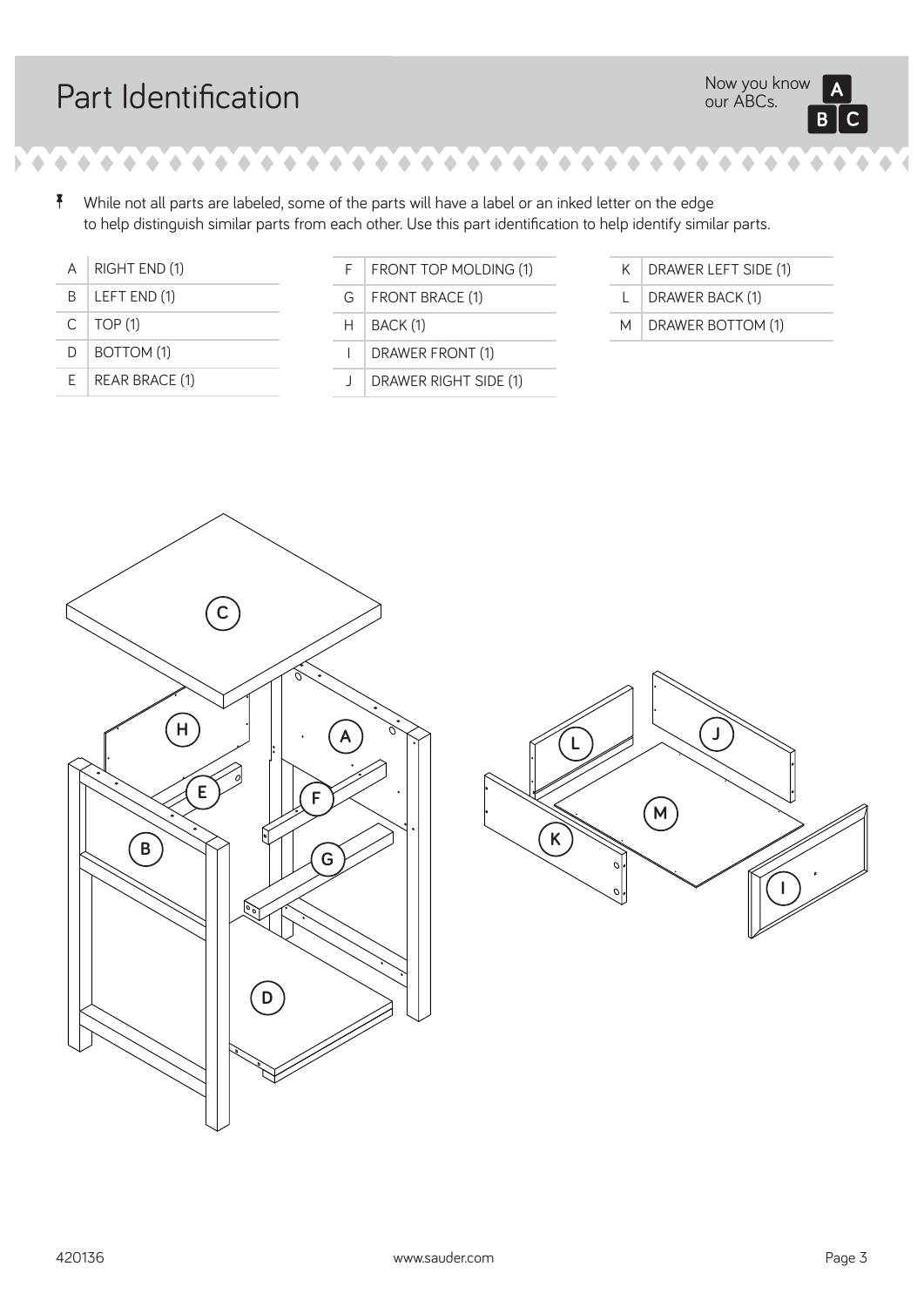#### Hardware Identification  $\bullet$  $\bullet$  $\bullet$  $\blacklozenge$  $\triangle$ ۸ ۵  $\bullet$  $\blacklozenge$ å Screws are shown actual size. You may receive extra hardware with your unit. RAIL -1 **2** LEFT CABINET<br>
RAIL -1 **3** SLIDE -1<br>
POST CABINET<br>
POST CABINET<br>
POST CABINET<br>
POST CABINET<br>
POST CABINET<br>
POST CABINET<br>
POST CABINET<br>
POST CABINET<br>
POST CABINET<br>
POST CABINET<br>
POST CABINET<br>
POST CABINET<br>
POST C RIGHT CABINET LEFT CABINET **4** SLIDE - 1  $\bigcap_{\text{RAIL }-1}$  RIGHT CABINET  $\bigcirc_{\text{RAIL }-1}$  LEFT DRAWER  $\bigcirc_{\text{SLIDE }-1}$  RAIL -1 SLIDE - 1 **3 Charles Comments** Nool **5** LARGE HIDDEN LARGE HIDDEN  $\begin{pmatrix} 6 \end{pmatrix}$  SMALL HIDDEN  $\begin{pmatrix} 7 \end{pmatrix}$  CAM SCREW - 18 AM SCREW - 18 **8** WOOD DOWEL - 12 **9** KNOB - 1 **10** GLIDE CARD - 1 **11** 1-3/16" FLAT HEAD SCREW - 6 **12 12** 5/8" MACHINE SCREW - 1 27<br>77 **THURROR**  $\overline{4}$ (Immummum **13** 1/2" PAN HEAD SCREW - 10 **14** 1/2" FLAT HEAD SCREW - 12 Шр ! hoogoogoogoog

 $\mathbf{r}$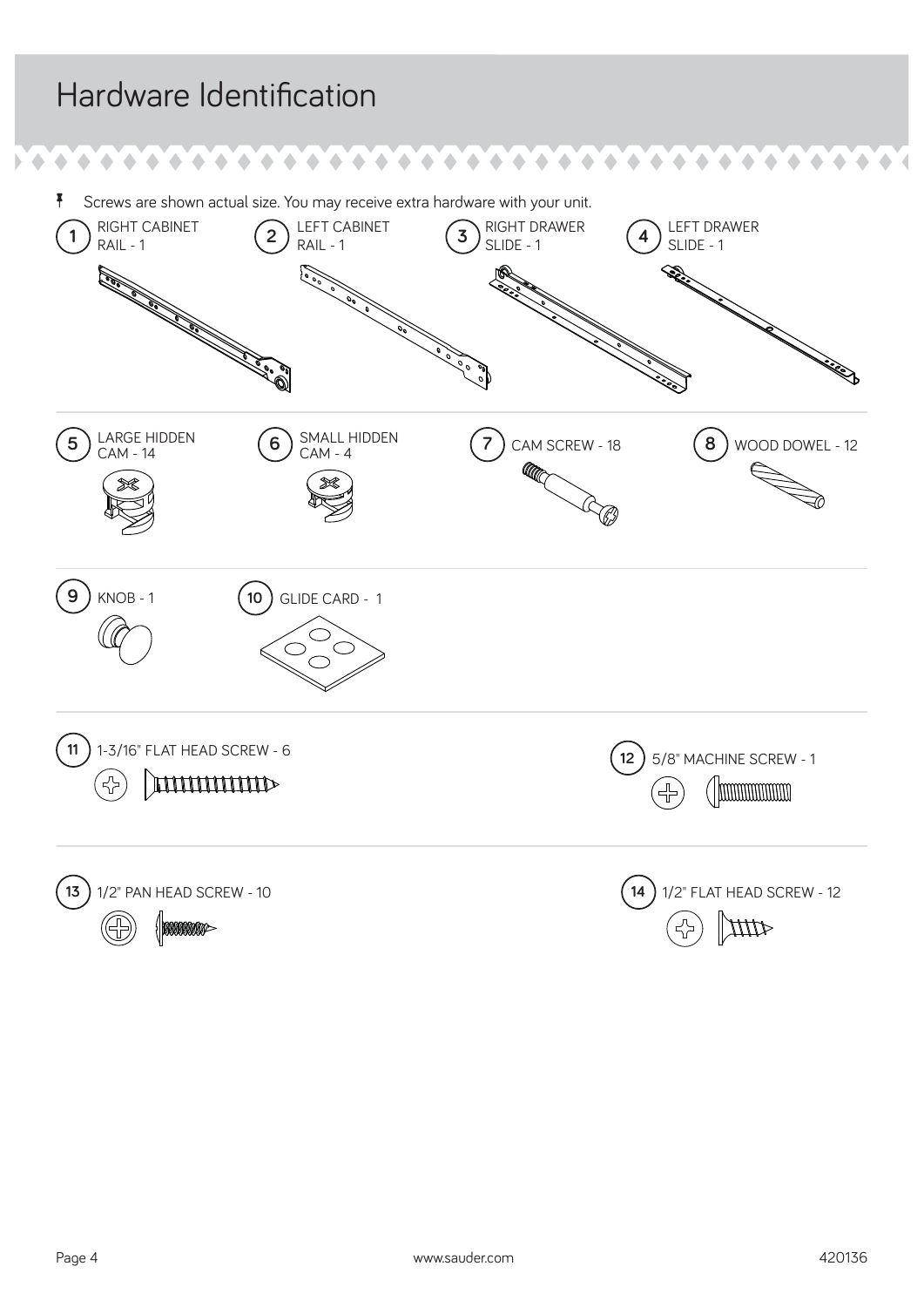$\blacklozenge$ 

 $\bullet \bullet \bullet \bullet \bullet \bullet \bullet \bullet \bullet$ 

 $\bullet$  $\blacklozenge$  $\bullet$  $\triangle$ 

Step 1 Look for this icon. It means a look for this icon. It means a look for this icon. It means a look of this icon. It means a look of this icon. It means a look of this icon. It means a look of this icon. It means a lo video assembly tip is available at **www.sauder.com/services/tips**



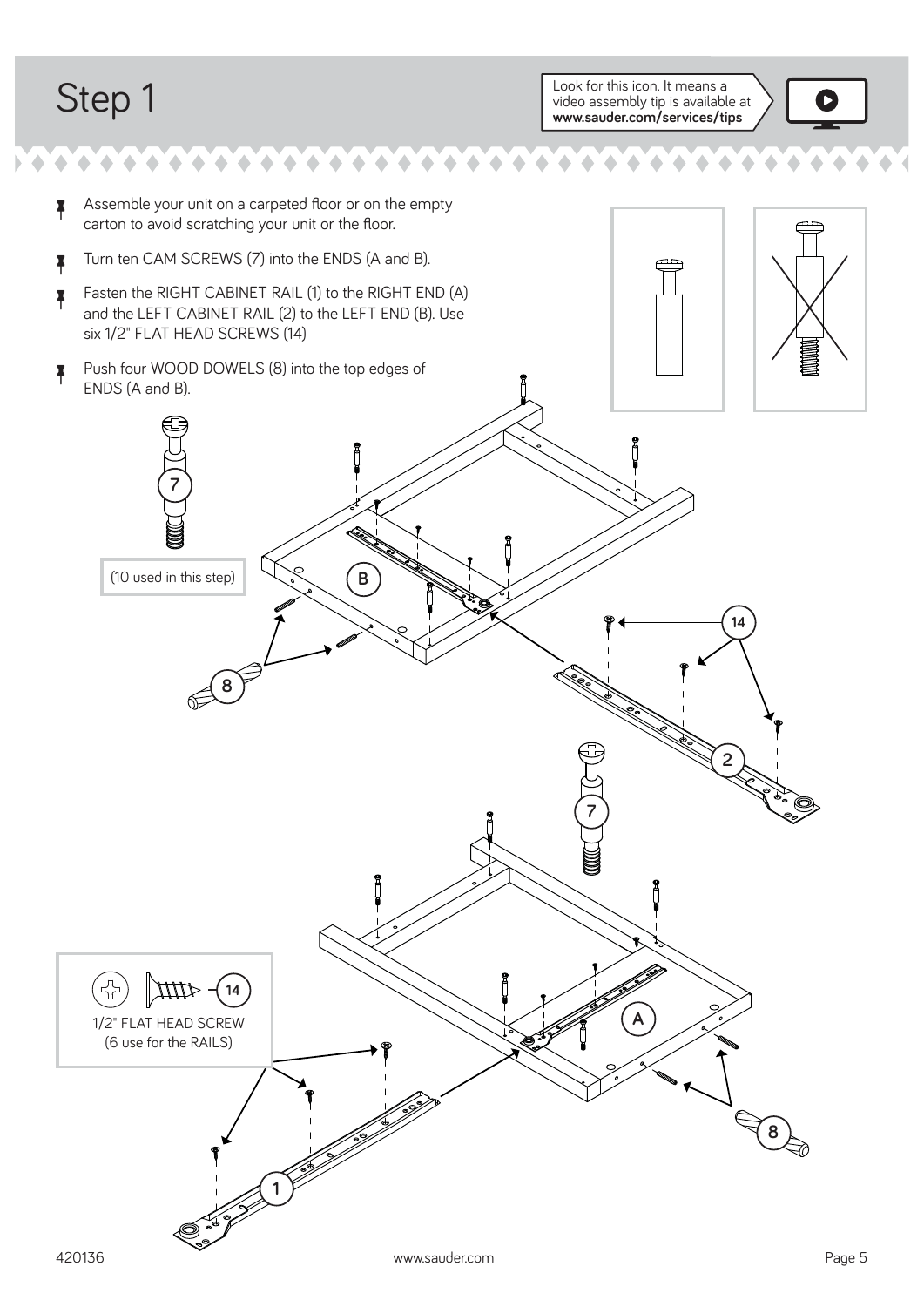$\blacklozenge$ 

 $\bullet$ 

å Push eight WOOD DOWELS (8) into the short edges of the BRACES (E and G) and BOTTOM (D) as shown in the upper diagram.

å Turn four CAM SCREWS (7) into the TOP (C) as shown below.



 $\bullet$ 

Some assembly (and snacks) required.

 $\hat{\phantom{a}}$ 

 $\bullet$ 

 $\bullet$ 

 $\blacklozenge$ 



 $\bullet$  $\bullet$  $\blacklozenge$  $\begin{array}{c} \bullet \\ \bullet \end{array}$  $\blacklozenge$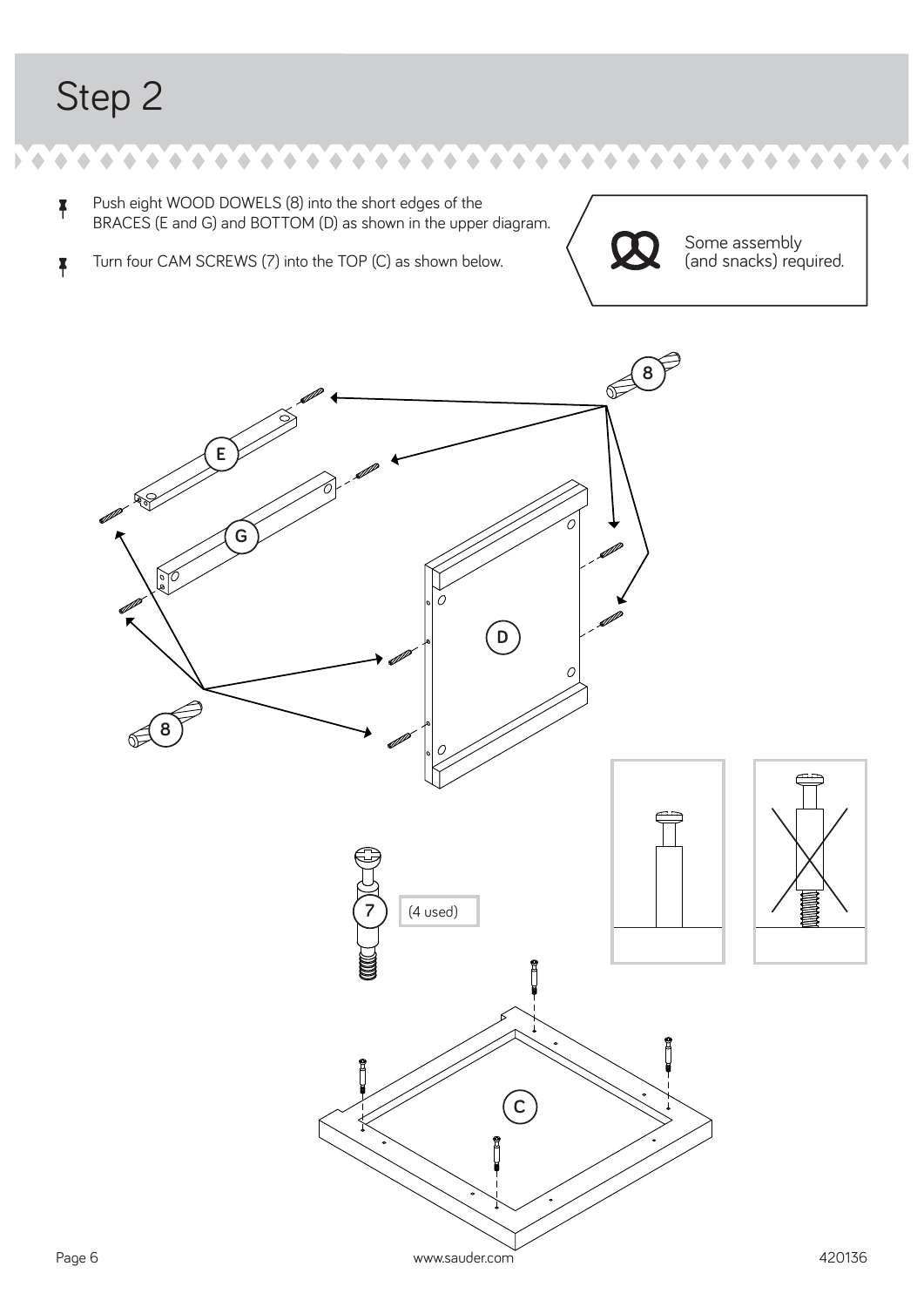

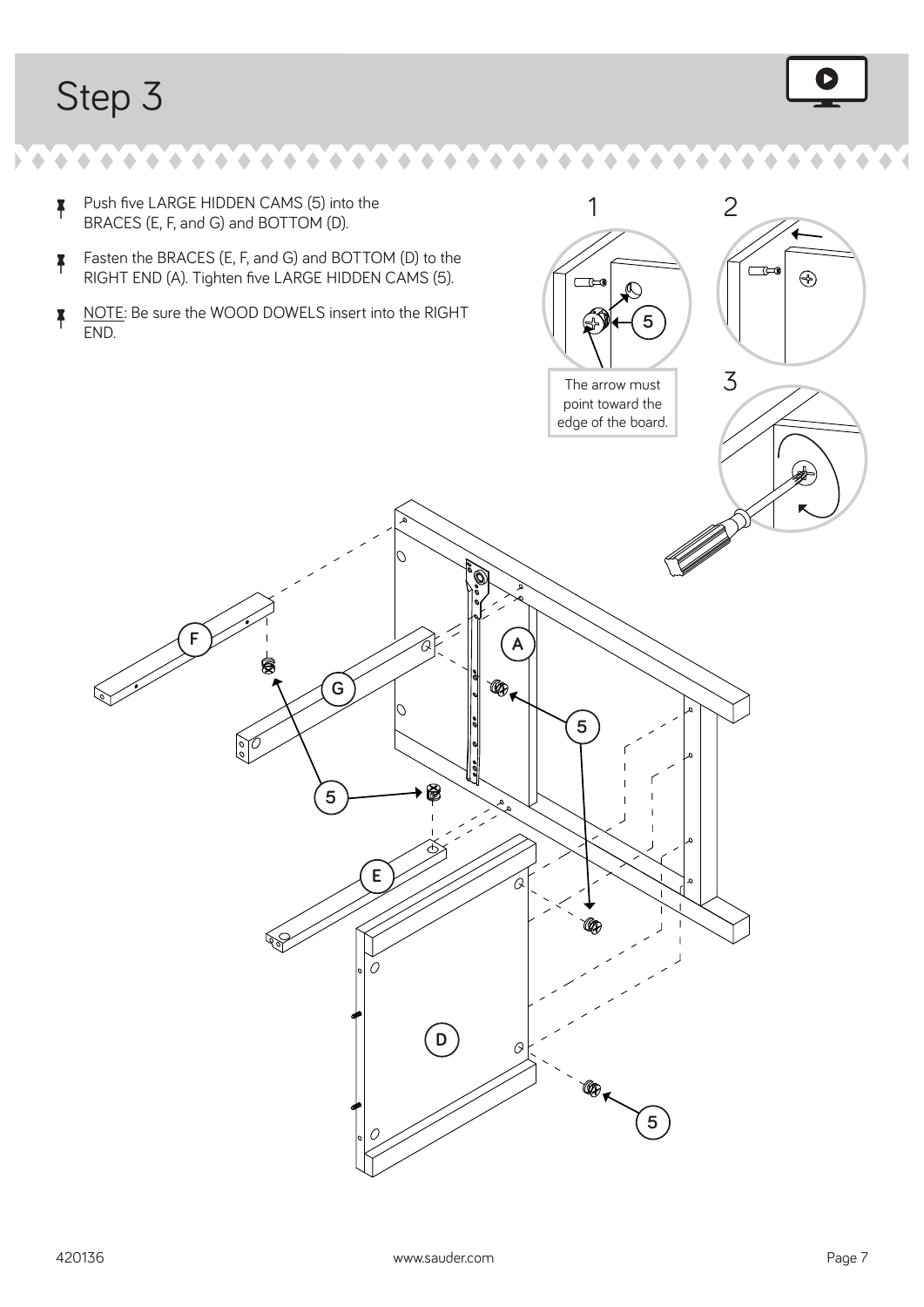$\blacklozenge$ 

 $\bullet \bullet \bullet \bullet \bullet \bullet \bullet \bullet \bullet \bullet$ 

 $\blacklozenge$ 

۰



 $\uparrow$  Push five LARGE HIDDEN CAMS (5) into the 1 2 BRACES (E, F, and G) and BOTTOM (D).  $\uparrow$  Fasten the LEFT END (B) to the BRACES (E, F, and G) and  $\Box$ BOTTOM (D). Tighten five LARGE HIDDEN CAMS (5).  $\bigoplus$  $\Box$  $\mathcal{O}$  $\overline{P}$  NOTE: Be sure the WOOD DOWELS insert into the LEFT END. **5** 3 The arrow must point toward the edge of the board. **F** م ده)<br>م **G**  $\mathbb{Z}$  $\frac{1}{3}$  $\overline{O}$ **5 E D**  $\mathcal O$ **B 5**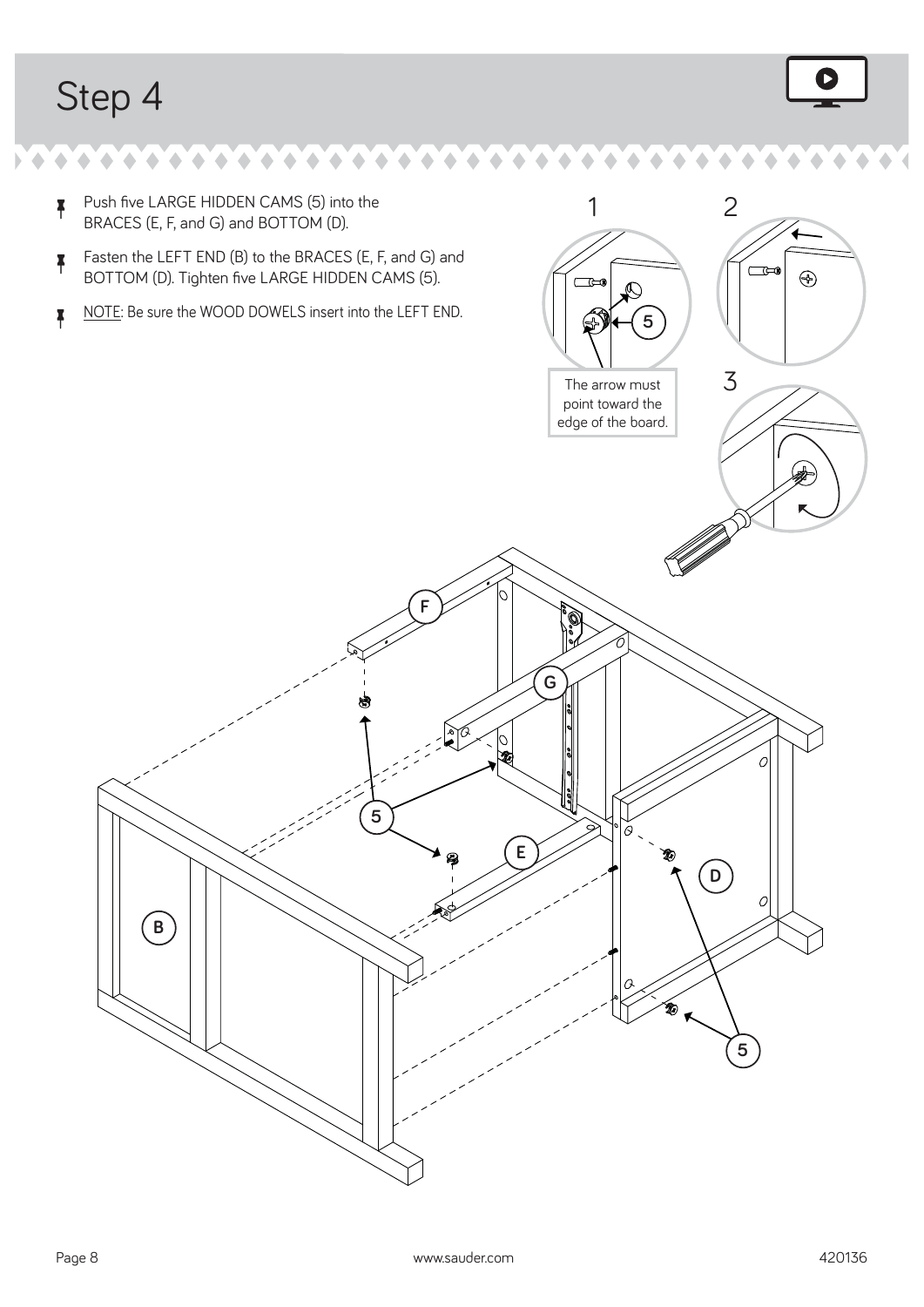۰  $\bullet$ 

 $\blacklozenge$ 



 $\Box$ 

 $\bigoplus$ 

1 2

å Push four LARGE HIDDEN CAMS (5) into the ENDS (A and B).

 $\uparrow$  Fasten the TOP (C) to the ENDS (A and B). Tighten four HIDDEN CAMS.

 $\bullet \bullet \bullet \bullet \bullet \bullet \bullet \bullet \bullet \bullet$ 

 $\bullet$  $\blacklozenge$   $\blacklozenge$ 

K NOTE: Be sure the WOOD DOWELS insert into the TOP.

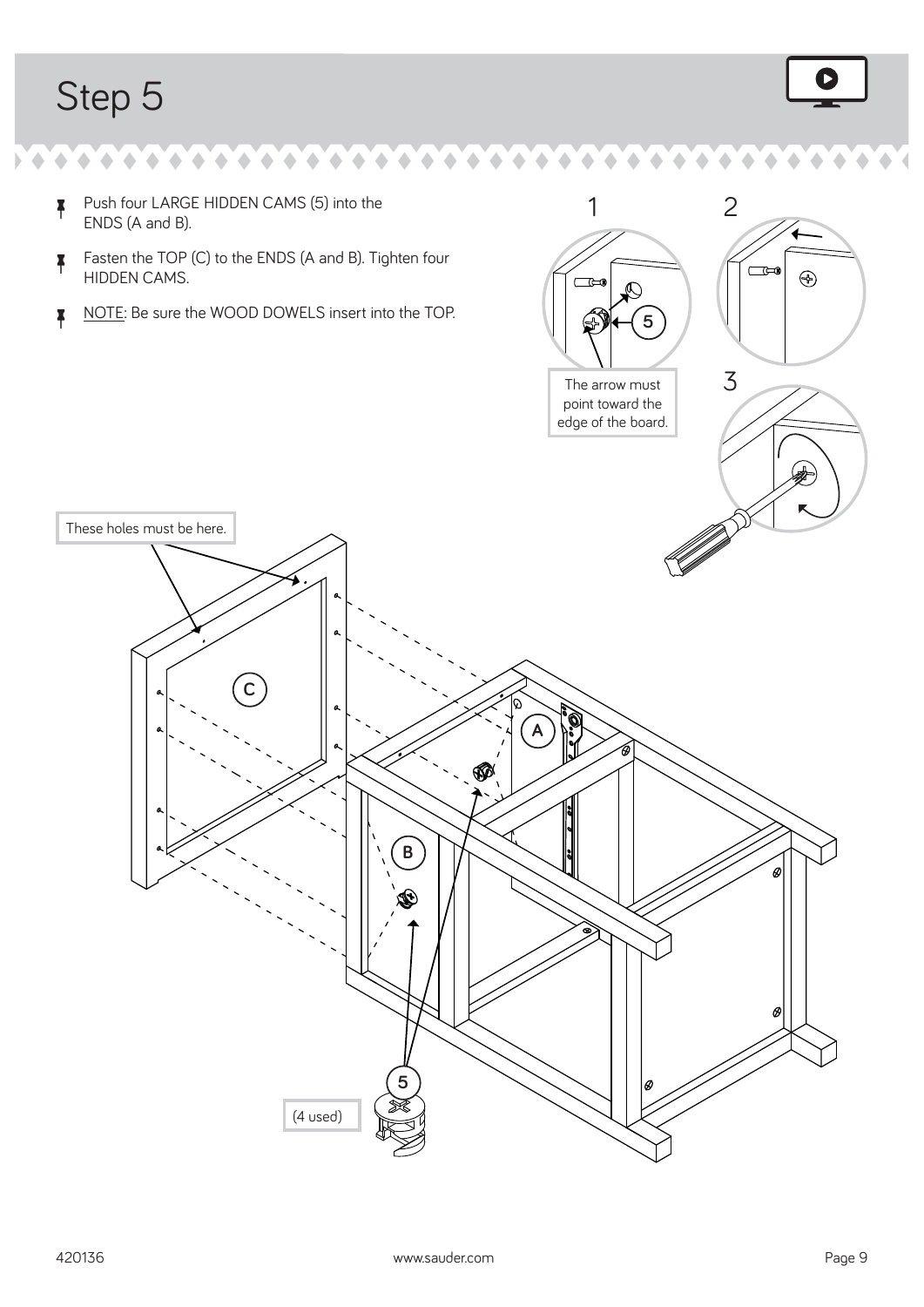$\bullet$  , and a set of a set of a set of a set of a set of a  $\blacklozenge$  $\bullet$ 

- $\uparrow$  Fasten the TOP (C) to the FRONT TOP MOLDING (F). Use two 1-3/16" FLAT HEAD SCREWS (11).
- $\uparrow$  Peel the GLIDES from the GLIDE CARD (10) and stick them on the bottom of each leg of the ENDS (A and B).

![](_page_9_Figure_4.jpeg)

 $\bullet$ 

 $\bullet$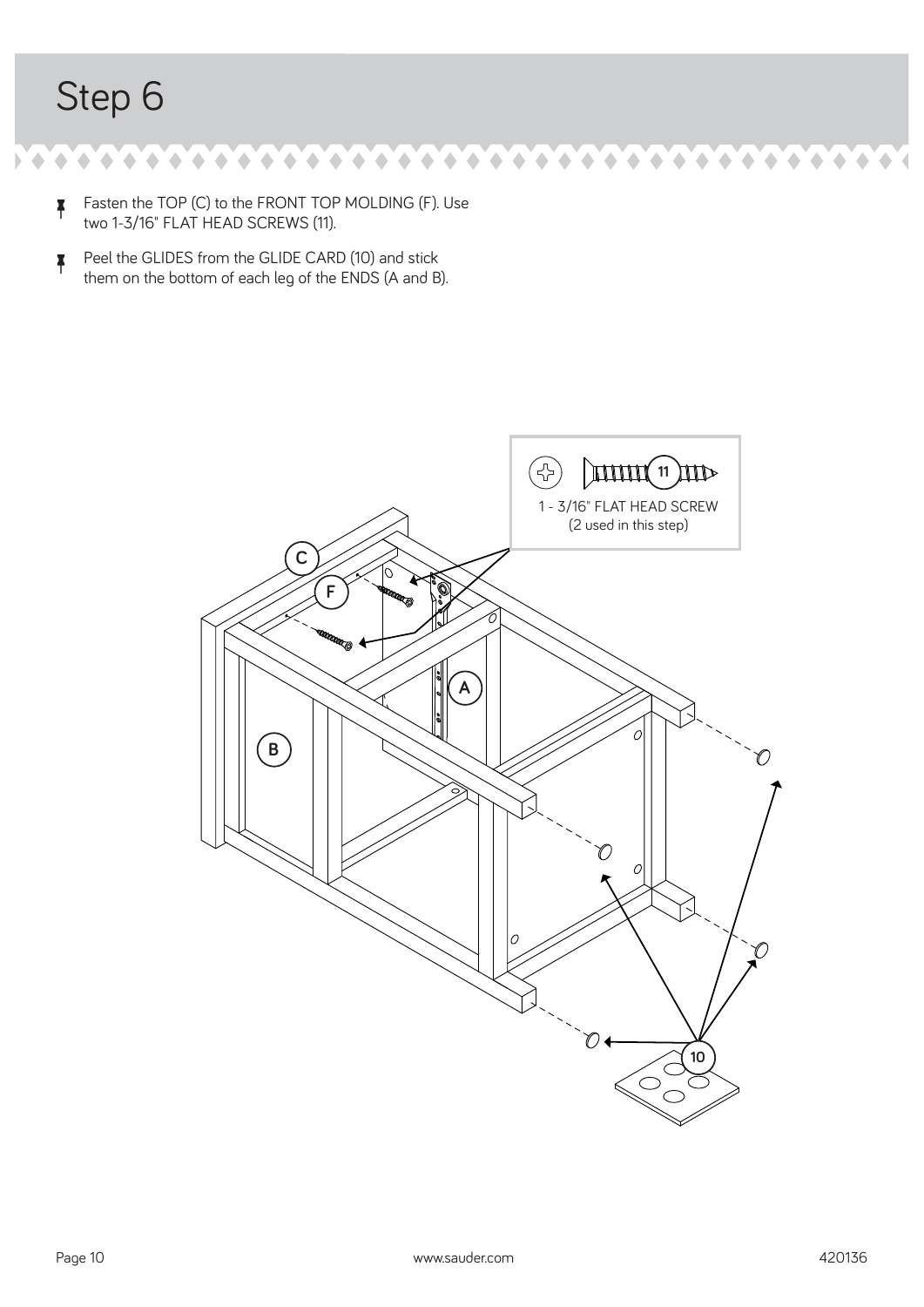$\blacklozenge$ 

 $\uparrow$  Carefully stand your unit upright.

 $\uparrow$  Fasten the BACK (H) to the ENDS (A and B), TOP (C), and REAR BRACE (E). Use ten 1/2" PAN HEAD SCREWS (13).

 $\bullet$  $\hat{\phantom{a}}$ 

 $\bullet \bullet \bullet \bullet \bullet \bullet \bullet \bullet \bullet \bullet \bullet \bullet \bullet \bullet \bullet \bullet \bullet$ 

![](_page_10_Picture_3.jpeg)

 $\bullet$ 

 $\bullet$ 

Now might be a good time to refresh your drink.

 $\bullet$ 

 $\blacklozenge$ 

![](_page_10_Figure_5.jpeg)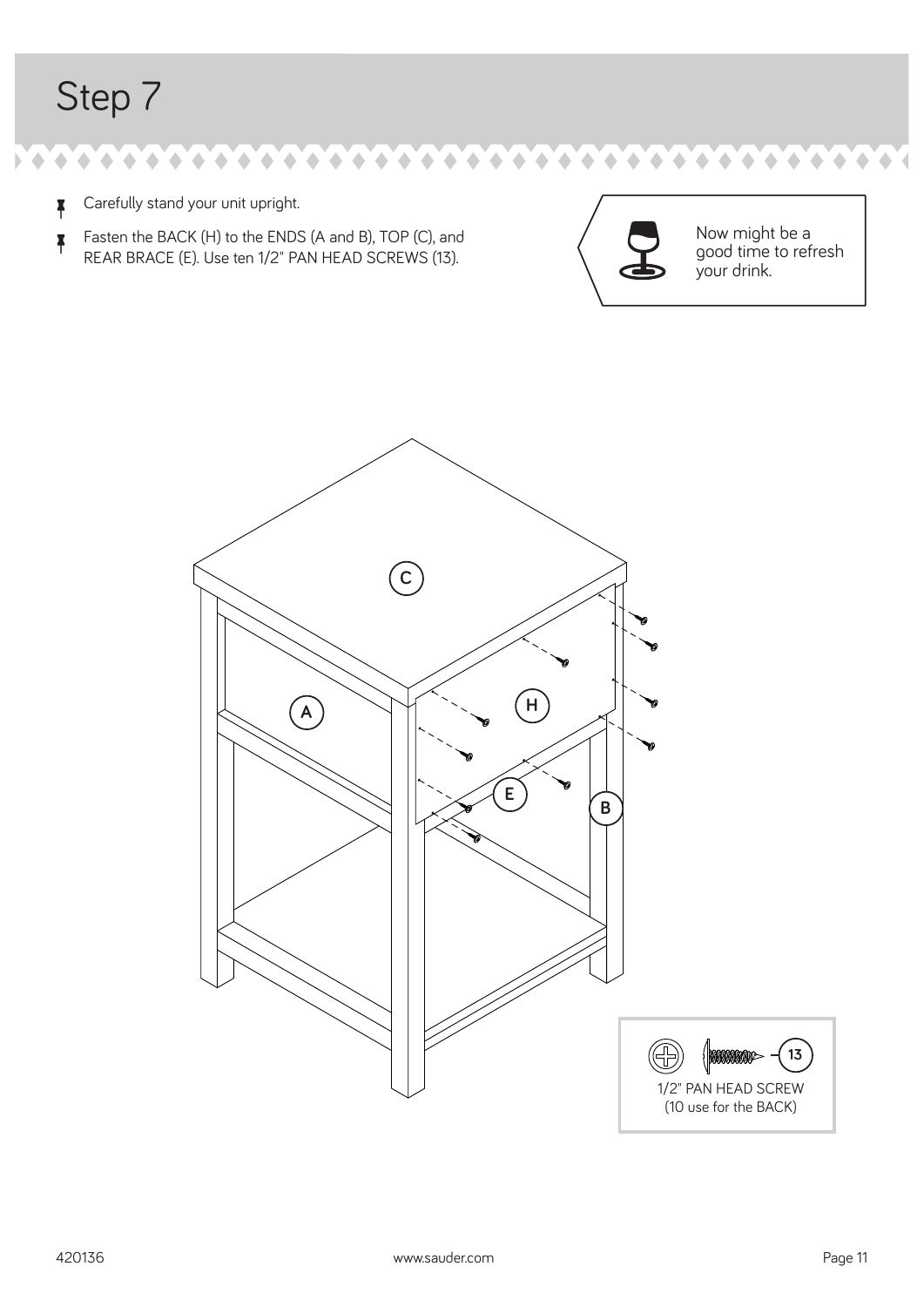$\bullet$  and and analogue and all  $\bullet$  and all  $\bullet$  $\bullet$  $\bullet$ 

- $\uparrow$  Fasten the DRAWER SIDES (J and K) to the DRAWER BACK (L). Use four 1-3/16" FLAT HEAD SCREWS (11).
- **F** Place the DRAWER BOTTOM (M) onto the DRAWER SIDES (J and K) and slide it into the groove of the DRAWER BACK (L).

![](_page_11_Figure_4.jpeg)

 $\bullet$  $\bullet$ 

 $\blacklozenge$  $\bullet$  $\bullet$  $\triangle$  $\bullet$  $\blacklozenge$  $\triangle$ 

 $\bullet$ ۰ **A**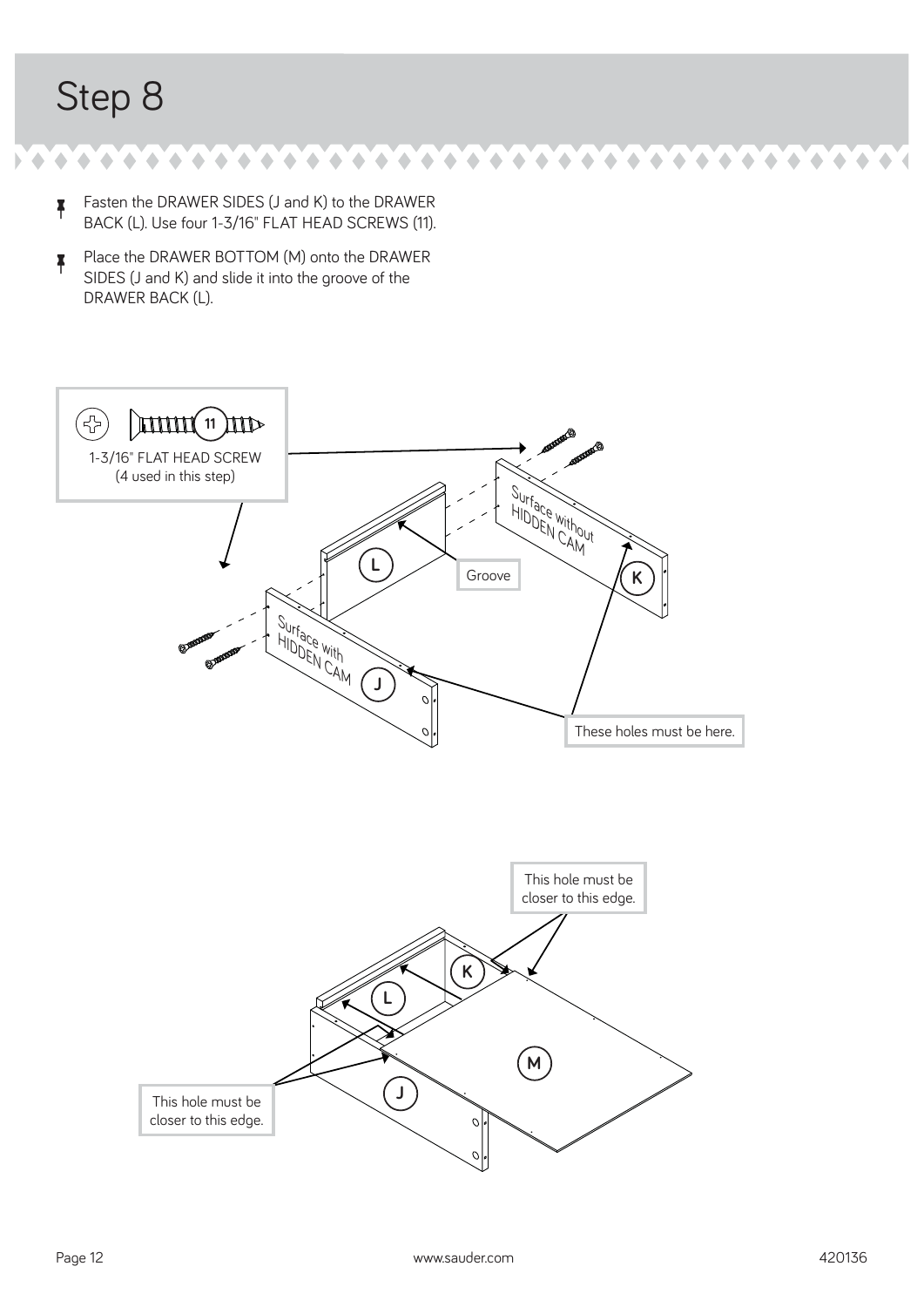$\blacklozenge$  $\blacklozenge$ 

 $\uparrow$  Turn four CAM SCREWS (7) into the DRAWER FRONT (I).

 $\bullet$ 

 $\bullet$  $\triangle$ 

- å Push four SMALL HIDDEN CAMS (6) into the DRAWER SIDES (J and K).
- $\uparrow$  Fasten the DRAWER FRONT (I) to the DRAWER SIDES (J and K). Tighten four HIDDEN CAMS.
- $\uparrow$  Fasten the KNOB (9) to the DRAWER FRONT (I). Use a 5/8" MACHINE SCREW (12).

![](_page_12_Figure_5.jpeg)

![](_page_12_Figure_6.jpeg)

**7**

![](_page_12_Figure_7.jpeg)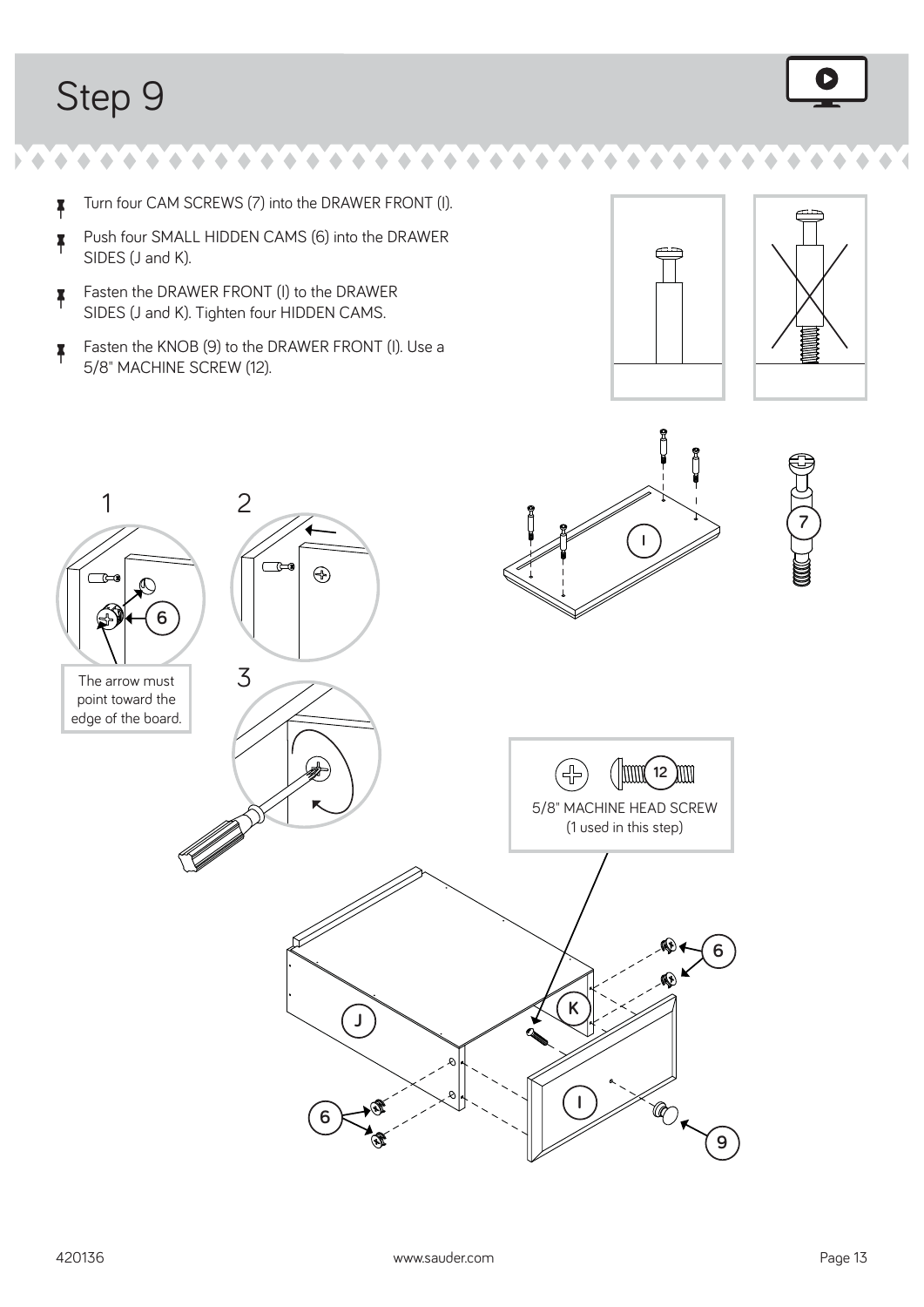$\bullet \bullet \bullet \bullet \bullet \bullet \bullet \bullet \bullet \bullet \bullet \bullet \bullet \bullet \bullet \bullet$  $\bullet$  $\bullet$  $\blacklozenge$ ۸ ۰

 $\uparrow$  Fasten the DRAWER SLIDES (3 and 4) to the DRAWER BOTTOM (M). Use six 1/2" FLAT HEAD SCREWS (14) through the 3rd, 5th and 8th hole in each DRAWER SLIDE starting at the DRAWER FRONT (I).

![](_page_13_Picture_3.jpeg)

 $\blacklozenge$  $\blacklozenge$ 

![](_page_13_Figure_4.jpeg)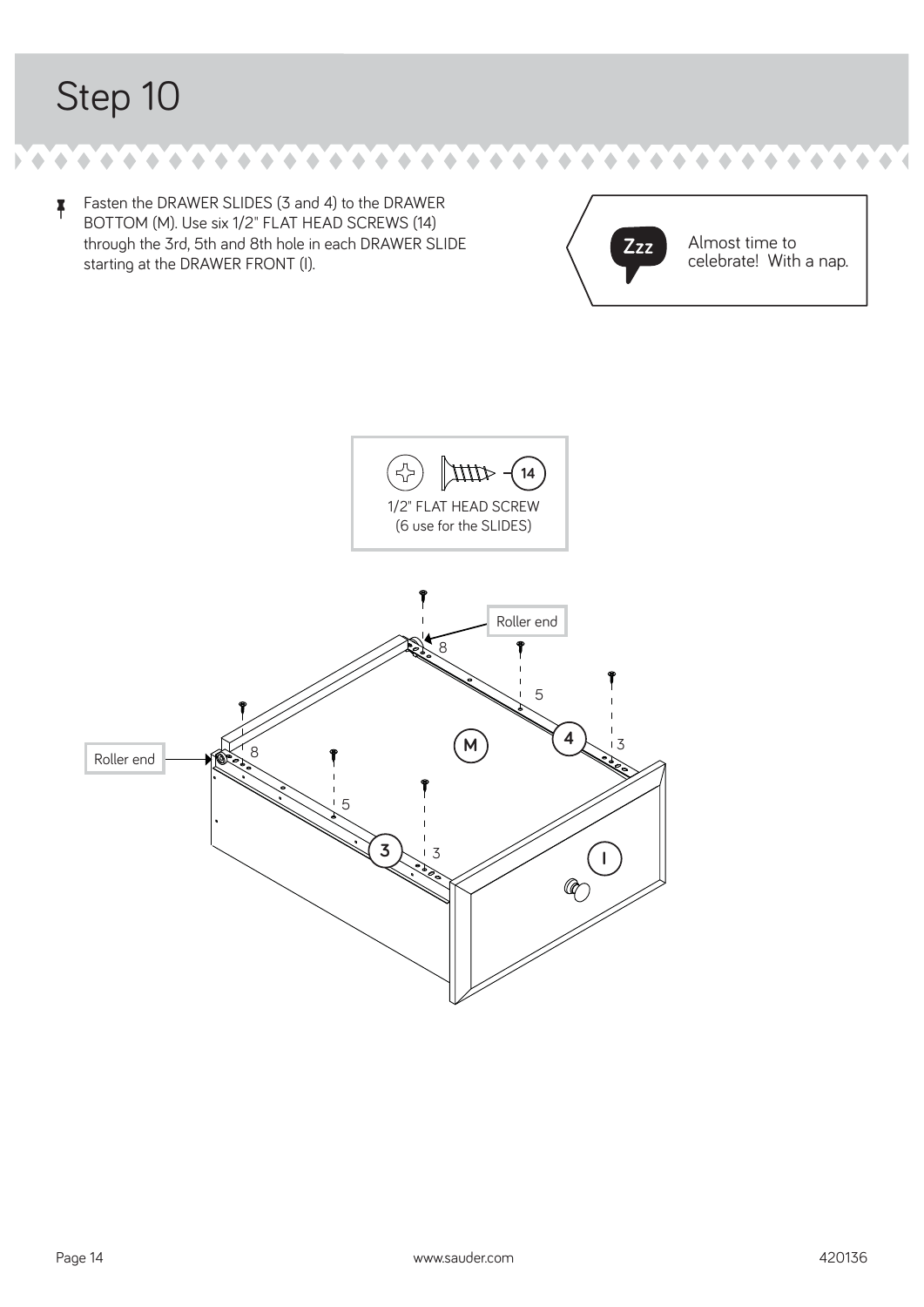To insert the drawer into your unit, tip the front of the drawer down and drop the rollers on the drawer behind the rollers on the unit. Lift the front of the drawer up and slide it into the unit.

 $\bullet$  $\begin{array}{c} \bullet \\ \bullet \end{array}$  $\blacklozenge$ 

۰

 $\bullet \bullet \bullet \bullet \bullet$ 

 $\bullet$  $\blacklozenge$  $\hat{\phantom{a}}$  $\triangle$  $\triangle$ 

- NOTE: Please read the back pages of the instruction booklet for important safety information.
- $\uparrow$  This completes assembly. Clean with your favorite furniture polish or a damp cloth. Wipe dry.

![](_page_14_Picture_4.jpeg)

![](_page_14_Figure_5.jpeg)

You

 $\bullet$ 

 $\triangle$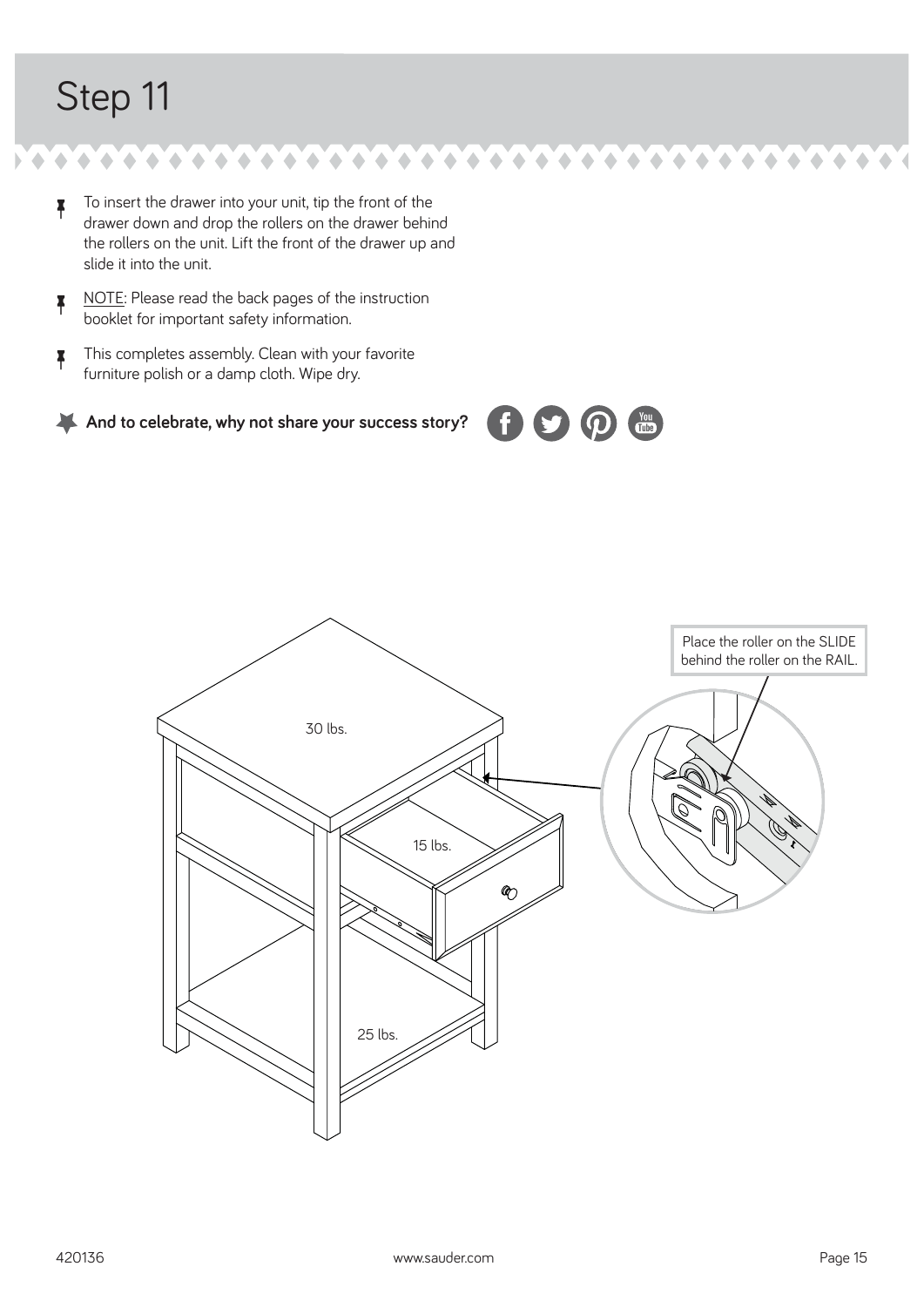| <b>THE SAUDER</b> | Modèle 420136 | Table d'appoint |  |
|-------------------|---------------|-----------------|--|
|                   |               |                 |  |

Utilisez les instructions d'assemblage en français avec les schémas étape par étape du manuel d'instruction en anglais. Chaque étape en français correspond à la même étape en anglais. La pièce devant être attachée à l'élément est représentée en gris sur les schémas de chaque étape pour plus de précision. Comparer la "Liste de pièces" ci-dessous avec la "PART IDENTIFICATION" du manuel en anglais pour vous familiariser avec les pièces avant l'assemblage.

**REMARQUE :** CE MANUEL D'INSTRUCTIONS CONTIENT **D'IMPORTANTES** INFORMATIONS RELATIVES À LA SÉCURITÉ. À LIRE ET CONSERVER POUR TOUTE RÉFÉRENCE FUTURE.

#### **NOUS SOMMES LA POUR VOUS AIDER!**

Nous faisons de notre mieux pour nous assurer que votre meuble arrive dans d'excellentes conditions. Nos représentants du service Clientèle sont aimables et prêts à vous aider au cas où une pièce aurait été endommagée ou manquerait (ou si vous aviez besoin d'aide pour l'assemblage). NE RAMENEZ PAS LE MEUBLE AU MAGASIN. Au Canada, composez ce numéro d'appel gratuit:

#### **1-800-445-1527 Du lundi au vendredi, de 9 heures du matin à 5:30 heures du soir (horaire Côte Est) (sauf jours fériés)**

Si une pièce a besoin d'être remplacée, la pièce de remplacement sera envoyée dans les 48 heures. (Sauf week-ends et jours fériés)

| A l'usage exclusif du<br>Canada Noter la date<br>d'achat de cet élément                                                                                                                                                                                             | <b>LISTE DE PIÈCES</b><br><b>DESCRIPTION</b><br><b>OUANTITÉ</b><br><b>REFERENCE</b>                                    | <b>LISTE DE PIÈCES</b><br><b>REFERENCE</b><br><b>DESCRIPTION</b><br><b>QUANTITÉ</b>                                                                                                                                                                                                                             |
|---------------------------------------------------------------------------------------------------------------------------------------------------------------------------------------------------------------------------------------------------------------------|------------------------------------------------------------------------------------------------------------------------|-----------------------------------------------------------------------------------------------------------------------------------------------------------------------------------------------------------------------------------------------------------------------------------------------------------------|
| et conserver le livret<br>pour future référence.<br>Pour contacter Sauder<br>en ce qui concerne cet<br>élément, faire référence<br>au numéro de lot et<br>numéro de modèle en<br>appelant notre numéro<br>sans frais.<br>Lot n <sup>o</sup> :<br>Date de<br>ľachat: | A<br><sub>B</sub><br>C<br>D<br>E<br>MOULURE AVANT DE DESSUS 1<br>F<br>G<br>$\mathsf{H}$<br>$\mathbf{I}$<br>K<br>L<br>M | GLISSIÈRE DROITE D'ÉLÉMENT 1<br>$\mathbf{1}$<br>GLISSIÈRE GAUCHE D'ÉLÉMENT1<br>$\mathcal{P}$<br>COULISSE DROITE DE TIROIR1<br>3<br>COULISSE GAUCHE DE TIROIR1<br>4<br><b>GRANDE EXCENTRIQUE</b><br>5<br>PETITE EXCENTRIQUE<br>6<br>7<br>8<br>9<br>10<br>11<br>12<br>VIS TÊTE GOUTTE DE SUIF 13 mm10<br>13<br>14 |
| Page 16                                                                                                                                                                                                                                                             | www.sauder.com                                                                                                         | 420136                                                                                                                                                                                                                                                                                                          |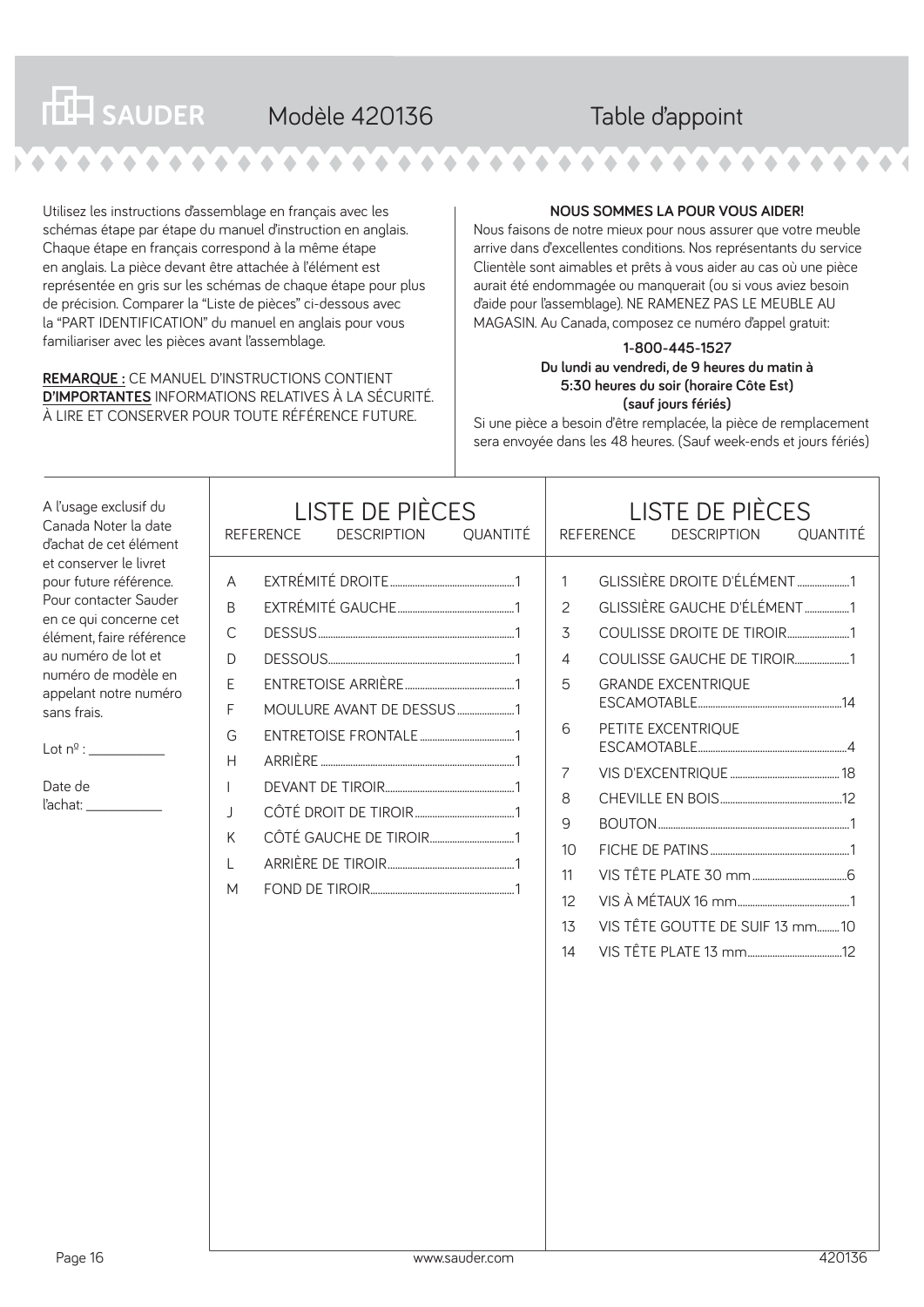#### **. . . . . . . .**  $\triangle$  $\bullet$

## ÉTAPE 1

Assembler l'élément sur un sol à moquette ou sur le carton vide pour éviter d'endommager l'élément ou le sol.

Enfoncer dix VIS D'EXCENTRIQUE (7) dans les EXTRÉMITÉS (A et B).

Fixer la GLISSIÈRE DROITE D'ÉLÉMENT (1) à l'EXTRÉMITÉ DROITE (A) et la GLISSIÈRE GAUCHE D'ÉLÉMENT (2) à l'EXTRÉMITÉ GAUCHE (B). Utiliser six VIS TÊTE PLATE 13 mm (14).

Enfoncer quatre CHEVILLES EN BOIS (8) dans les chants supérieurs des EXTRÉMITÉS (A et B).

## ÉTAPE 2

Enfoncer huit CHEVILLES EN BOIS (8) dans les chants courts des ENTRETOISES (E et G) et du DESSOUS (D) comme l'indique le schéma du haut.

Faire tourner quatre VIS D'EXCENTRIQUE (7) dans le DESSUS (C) comme il l'est indiqué ci-dessous.

## ÉTAPE 3

Enfoncer cinq GRANDES EXCENTRIQUES ESCAMOTABLES (5) dans les ENTRETOISES (E, F et G) et le DESSOUS (D).

Fixer les ENTRETOISES (E, F et G) et le DESSOUS (D) à l'EXTRÉMITÉ DROITE (A). Serrer cinq GRANDES EXCENTRIQUES ESCAMOTABLES (5).

REMARQUE : S'assurer d'insérer les CHEVILLES EN BOIS dans l'EXTRÉMITÉ DROITE.

### ÉTAPE 4

Enfoncer cinq GRANDES EXCENTRIQUES ESCAMOTABLES (5) dans les ENTRETOISES (E, F et G) et le DESSOUS (D).

Fixer l'EXTRÉMITÉ GAUCHE (B) aux ENTRETOISES (E, F et G) et au DESSOUS (D). Serrer cinq GRANDES EXCENTRIQUES ESCAMOTABLES (5).

REMARQUE : S'assurer d'insérer les CHEVILLES EN BOIS dans l'EXTRÉMITÉ GAUCHE.

## ÉTAPE 5

Enfoncer quatre GRANDES EXCENTRIQUES ESCAMOTABLES (5) dans les EXTRÉMITÉS (A et B).

Fixer le DESSUS (C) aux EXTRÉMITÉS (A et B). Serrer quatre EXCENTRIQUES ESCAMOTABLES.

REMARQUE : S'assurer d'insérer les CHEVILLES dans le DESSUS.

#### ÉTAPE 6

Fixer le DESSUS (C) à la MOULURE AVANT DE DESSUS (F). Utiliser deux VIS TÊTE PLATE 30 mm (11).

Séparer les PATINS de la FICHE DE PATINS (10) et les coller sur le dessous de chaque pied des EXTRÉMITÉS (A et B).

### ÉTAPE 7

Relever, avec précaution, l'élément dans sa position verticale.

Fixer l'ARRIÈRE (H) aux EXTRÉMITÉS (A et B), au DESSUS (C) et à l'ENTRETOISE ARRIÈRE (E). Utiliser dix VIS TÊTE GOUTTE DE SUIF 13 mm (13).

### ÉTAPE 8

Enfiler les CÔTÉS DE TIROIR (J et K) sur l'ARRIÈRE DE TIROIR (L). Utiliser quatre VIS TÊTE PLATE 30 mm (11).

Placer le FOND DE TIROIR (M) sur les CÔTÉS DE TIROIR (J et K) et le enfiler dans la rainure de l'ARRIÈRE DE TIROIR (L).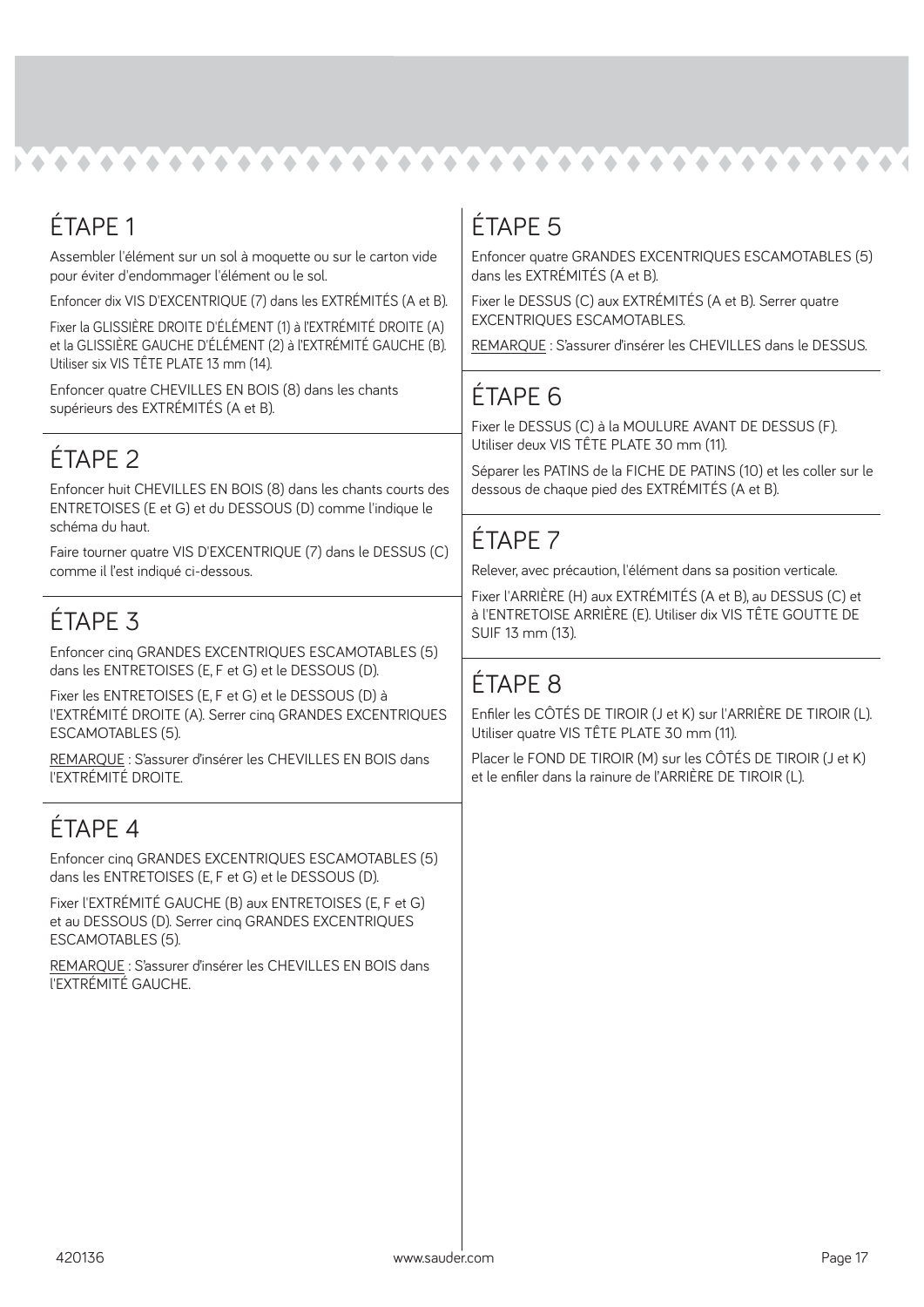![](_page_17_Picture_0.jpeg)

### ÉTAPE 9

Serrer quatre VIS D'EXCENTRIQUE (7) dans le DEVANT DE TIROIR (I).

Insérer quatre PETITES EXCENTRIQUES ESCAMOTABLES (6) dans les CÔTÉS DE TIROIR (J et K).

Fixer le DEVANT DE TIROIR (I) aux CÔTÉS DE TIROIR (J et K). Serrer quatre EXCENTRIQUES ESCAMOTABLES.

Fixer le BOUTON (9) au DEVANT DE TIROIR (I). Utiliser une VIS À MÉTAUX 16 mm (12).

### ÉTAPE 10

Fixer les COULISSES DE TIROIR (3 et 4) au FOND DE TIROIR (M). Utiliser six VIS TÊTE PLATE 13 mm (14) à travers les 3è, 5è et 8è trous dans chaque COULISSE DE TIROIR en commençant par le DEVANT DE TIROIR (I).

## ÉTAPE 11

 Pour insérer le tiroir dans l'élément, abaisser le devant du tiroir et faire passer les roulettes situées sur le tiroir derrière les roulettes situées sur l'élément. Relever le devant du tiroir et l'enfiler dans l'élément.

REMARQUE : Prière de lire les informations importantes sur la sécurité figurant sur les pages arrière du manuel d'instructions.

Ceci complète l'assemblage. Nettoyer à l'aide d'une encaustique pour meubles ou d'un chiffon humide. Essuver.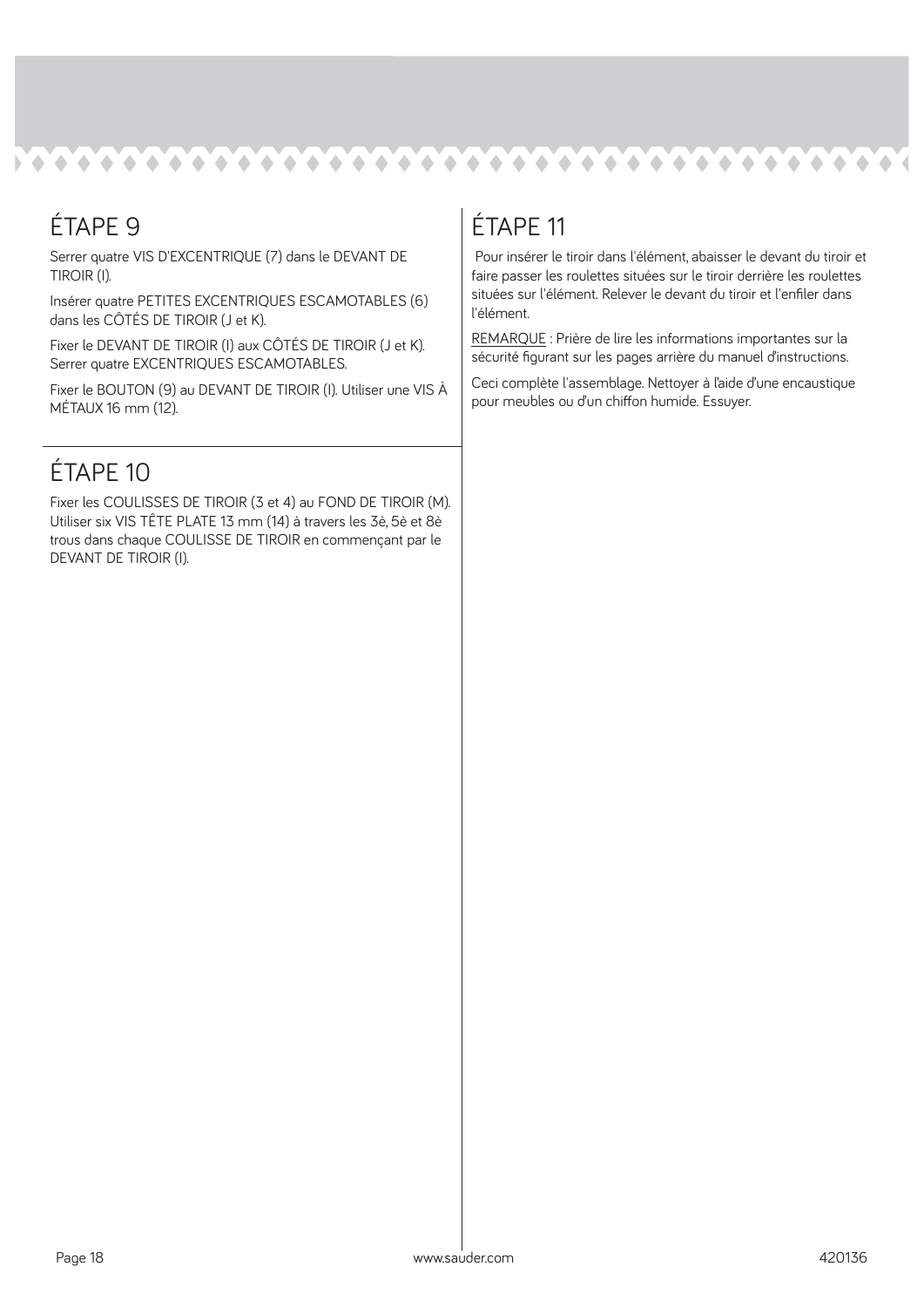#### **THE SAUDER** Modelo 420136 Mesa Lateral  $\triangle$

Use estas instrucciones de ensamblaje en español junto con las figuras paso-a-paso provistas en el folleto inglés. Cada paso en español corresponde al mismo paso en inglés. Se destacan las figuras de cada paso con una tonalidad oscura para mostrar precisamente cual parte se debe montar a la unidad. Compare la "Lista de Part" abajo con la "Part Identification" en el folleto en inglés para familiarizarse con Las partes de ensamblaje.

**NOTA:** ESTE FOLLETO DE INSTRUCCIONES CONTIENE INFORMACIÓN **IMPORTANTE** SOBRE LA SEGURIDAD. POR FAVOR LEA Y GUÁRDELO PARA REFERENCIA EN EL FUTURO.

#### **ESTAMOS AQUI PARA AYUDAR!**

Tratamos de asegurar que su mueble llega en condición excelente. Nuestros representantes de Servicio al Cliente son amables y listos para ayudarle con servicio rápido y eficiente si una parte está defectuosa o ausente (o si necesita ayuda con el ensamblaje). **NO DEVUELVA LA UNIDAD A LA TIENDA**. Llame este número sin cargo:

#### **1-800-445-1527**

**Lunes a viernes, 9:00 a.m. - 5:30 p.m. Hora oficial del Este (excepto días festivos)**

Si requiere un repuesto de una parte, será enviado dentro de 48 horas (excepto los fines de semana y días festivos)

| A l'usage exclusif du<br>Canada Noter la date                                                                                                                                                                                                                                                           | <b>ITEM</b>                                                              | <b>LISTA DE PARTES</b><br><b>DESCRIPCIÓN</b> | CANTIDAD | <b>ITEM</b>                                                                                                    | <b>LISTA DE PARTES</b><br><b>DESCRIPCIÓN</b><br>CANTIDAD                                                                                                                                                                                                                                                                                                        |
|---------------------------------------------------------------------------------------------------------------------------------------------------------------------------------------------------------------------------------------------------------------------------------------------------------|--------------------------------------------------------------------------|----------------------------------------------|----------|----------------------------------------------------------------------------------------------------------------|-----------------------------------------------------------------------------------------------------------------------------------------------------------------------------------------------------------------------------------------------------------------------------------------------------------------------------------------------------------------|
| d'achat de cet élément<br>et conserver le livret<br>pour future référence.<br>Pour contacter Sauder<br>en ce qui concerne cet<br>élément, faire référence<br>au numéro de lot et<br>numéro de modèle en<br>appelant notre numéro<br>sans frais.<br>Lot n <sup>0</sup> :<br>Date de<br>ľachat:<br>420136 | A<br>B<br>C<br>D<br>E<br>F<br>G<br>H<br>$\mathbf{I}$<br>J<br>Κ<br>L<br>M | MOLDURA DELANTERA DE PANEL<br>www.sauder.com |          | 1<br>$\overline{c}$<br>3<br>$\overline{4}$<br>5<br>6<br>$\overline{7}$<br>8<br>9<br>10<br>11<br>12<br>13<br>14 | RIEL DERECHO DE GABINETE1<br>RIEL IZQUIERDO DE GABINETE1<br>CORREDERA DERECHA DE CAJÓN1<br>CORREDERA IZQUIERDA DE CAJÓN1<br>EXCÉNTRICO ESCONDIDO GRANDE14<br>EXCÉNTRICO ESCONDIDO PEQUEÑO  4<br>TARJETA CON DESLIZAMIENTOS 1<br><b>TORNILLO DE CABEZA</b><br>TORNILLO PARA METAL de 16 mm1<br><b>TORNILLO DE CABEZA</b><br><b>TORNILLO DE CABEZA</b><br>Page 19 |
|                                                                                                                                                                                                                                                                                                         |                                                                          |                                              |          |                                                                                                                |                                                                                                                                                                                                                                                                                                                                                                 |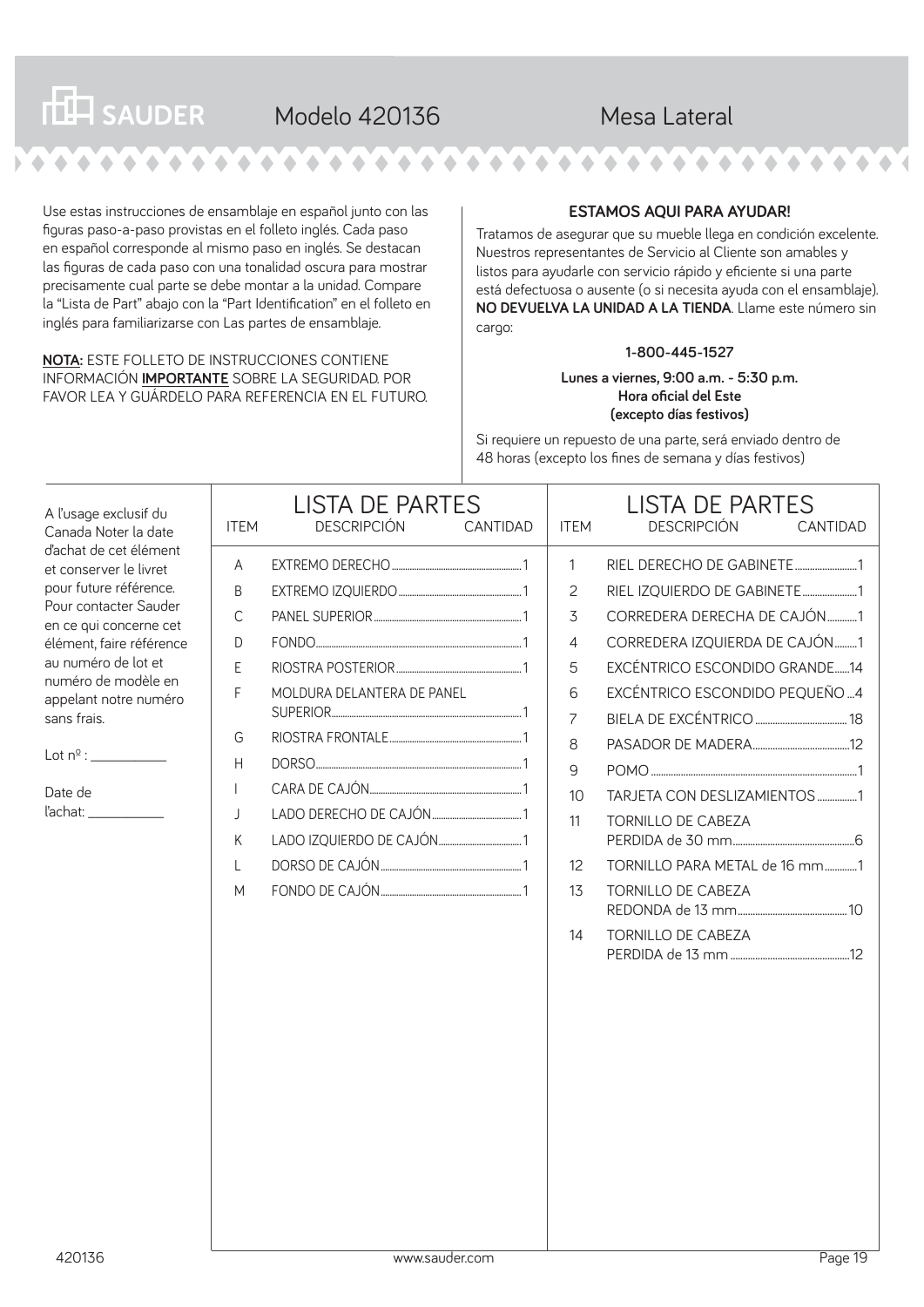#### **NA AAAAAAAAAA**  $\bullet$  $\triangle$  $\triangle$  $\triangle$  $\bullet$

#### PASO 1

Ensamble la unidad sobre un piso alfombrado o sobre el cartón vacío para evitar rayar la unidad o el piso.

Inserte diez BIELAS DE EXCÉNTRICO (7) dentro de los EXTREMOS (A y B).

Fije el RIEL DERECHO DE GABINETE (1) al EXTREMO DERECHO (A) y el RIEL IZQUIERDO DE GABINETE (2) al EXTREMO IZQUIERDO (B). Utilice seis TORNILLOS DE CABEZA PERDIDA de 13 mm (14).

Empuje cuatro PASADORES DE MADERA (8) dentro de los bordes superiores de los EXTREMOS (A y B).

#### PASO<sub>2</sub>

Empuje ocho PASADORES DE MADERA (8) dentro de los bordes cortos de las RIOSTRAS (E y G) y del FONDO (D) como se muestra en el diagrama superior.

Gire cuatro BIELAS DE EXCÉNTRICO (7) dentro del PANEL SUPERIOR (C) como se muestra en el diagrama mas abajo.

#### PASO<sub>3</sub>

Empuje cinco EXCÉNTRICOS ESCONDIDOS GRANDES (5) dentro de las RIOSTRAS (E, F y G) y del FONDO (D).

Fije las RIOSTRAS (E, F y G) y el FONDO (D) al EXTREMO DERECHO (A). Apriete cinco EXCÉNTRICOS ESCONDIDOS GRANDES (5).

NOTA: Asegúrese de que los PASADORES DE MADERA se inserten en el EXTREMO DERECHO.

#### PASO 4

Empuje cinco EXCÉNTRICOS ESCONDIDOS GRANDES (5) dentro de las RIOSTRAS (E, F y G) y del FONDO (D).

Fije el EXTREMO IZQUIERDO (B) a las RIOSTRAS (E, F y G) y al FONDO (D). Apriete cinco EXCÉNTRICOS ESCONDIDOS GRANDES (5).

NOTA: Asegúrese de que los PASADORES DE MADERA se inserten en el EXTREMO IZQUIERDO.

### PASO 5

Empuje cuatro EXCÉNTRICOS ESCONDIDOS GRANDES (5) dentro de los EXTREMOS (A y B).

Fije el PANEL SUPERIOR (C) a los EXTREMOS (A y B). Apriete cuatro EXCÉNTRICOS ESCONDIDOS.

NOTA: Asegúrese de que los PASADORES DE MADERA se inserten en el PANEL SUPERIOR.

#### PASO 6

Fije el PANEL SUPERIOR (C) a la MOLDURA DELANTERA DE PANEL SUPERIOR (F). Utilice dos TORNILLOS DE CABEZA PERDIDA de 30 mm (11).

Separe los DESLIZAMIENTOS de la TARJETA CON DESLIZAMIENTOS (10) y aplique los deslizamientos al borde inferior de cada pata de los EXTREMOS (A y B).

### PASO<sub>7</sub>

Cuidadosamente ponga la unidad en posición vertical.

Fije el DORSO (H) a los EXTREMOS (A y B), al PANEL SUPERIOR (C) y a la RIOSTRA POSTERIOR (E). Utilice diez TORNILLOS DE CABEZA REDONDA de 13 mm (13).

#### PASO 8

Fije los LADOS DE CAJÓN (J y K) al DORSO DE CAJÓN (L). Utilice cuatro TORNILLOS DE CABEZA PERDIDA de 30 mm (11).

Coloque el FONDO DE CAJÓN (M) sobre los LADOS DE CAJÓN (J y K) y deslícelo dentro la ranura del DORSO DE CAJÓN (L).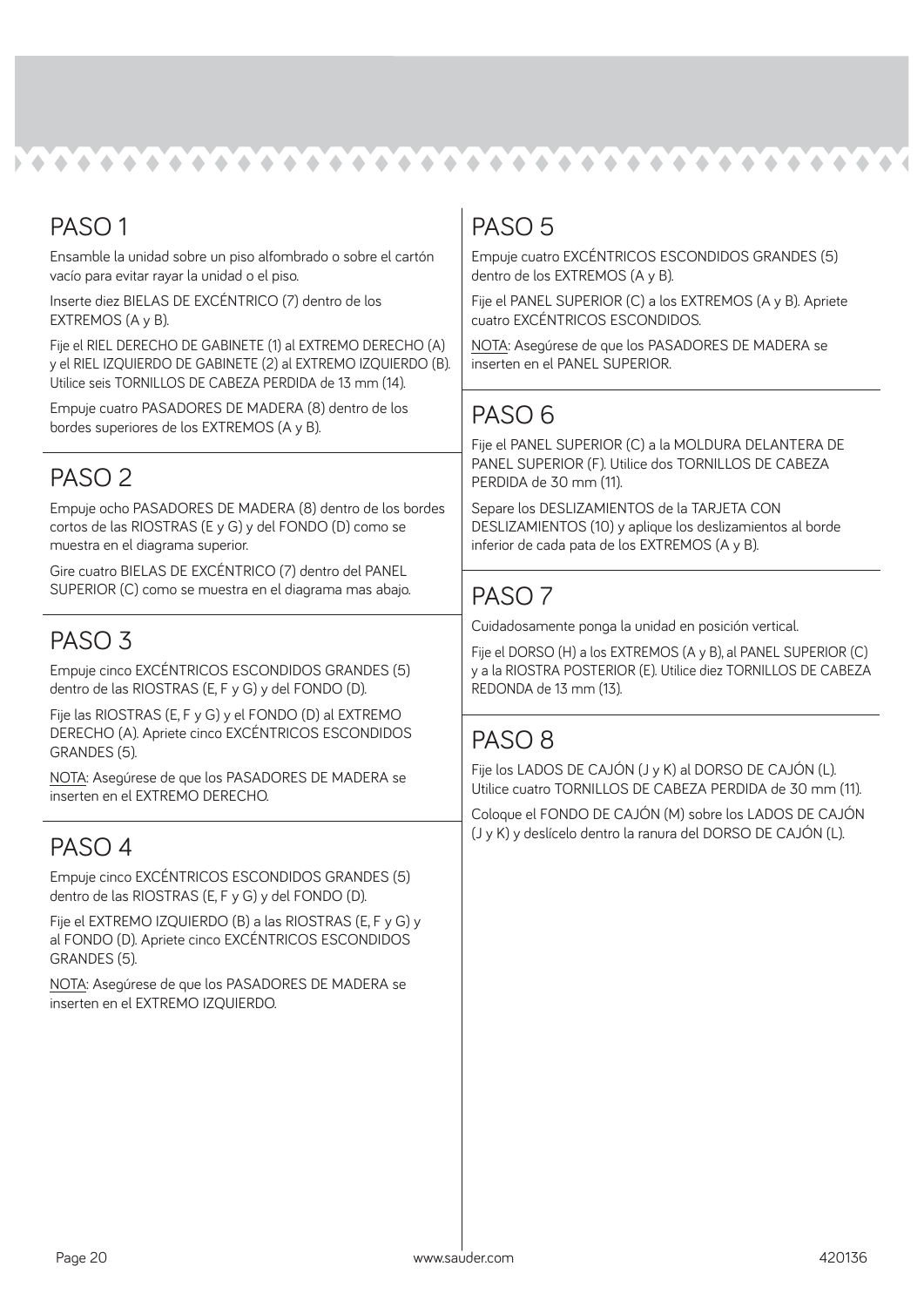#### $\begin{array}{ccc}\n\bullet & \bullet & \bullet & \bullet & \bullet & \bullet\n\end{array}$ **NA 6 6 6 6 6 6 6 6 6 6**  $\bullet$  $\bullet$  $\blacktriangle$  $\bullet$  $\bullet$  $\bullet$  $\bullet$ i di  $\triangle$  $\bullet$  $\triangle$

#### PASO 9

Atornille cuatro BIELAS DE EXCÉNTRICO (7) dentro de la CARA DE CAJÓN (I).

Empuje cuatro EXCÉNTRICOS ESCONDIDOS PEQUEÑOS (6) dentro de los LADOS DE CAJÓN (J y K).

Fije la CARA DE CAJÓN (I) a los LADOS DE CAJÓN (J y K). Apriete cuatro EXCÉNTRICOS ESCONDIDOS.

Fije el POMO (9) a la CARA DE CAJÓN (I). Utilice un TORNILLO PARA METAL de 16 mm (12).

#### PASO 10

Fije las CORREDERAS DE CAJÓN (3 y 4) al FONDO DE CAJÓN (M). Utilice seis TORNILLOS DE CABEZA PERDIDA de 13 mm (14) a través de los agujeros 3, 5 y 8 de cada CORREDERA DE CAJÓN comenzando por la CARA DE CAJÓN (I).

#### PASO 11

Para insertar el cajón dentro de la unidad, incline la parte delantera del cajón hacia abajo y deje que los rodillos del cajón caigan detrás de los rodillos de la unidad. Levante la parte delantera del cajón y deslícelo dentro de la unidad.

NOTA: Por favor, lea las páginas de atrás del folleto de instrucciones en cuanto a importante información de seguridad.

Esto completa el ensamblaje. Limpie con su pulimento para muebles preferido o un paño húmedo. Seque con un paño.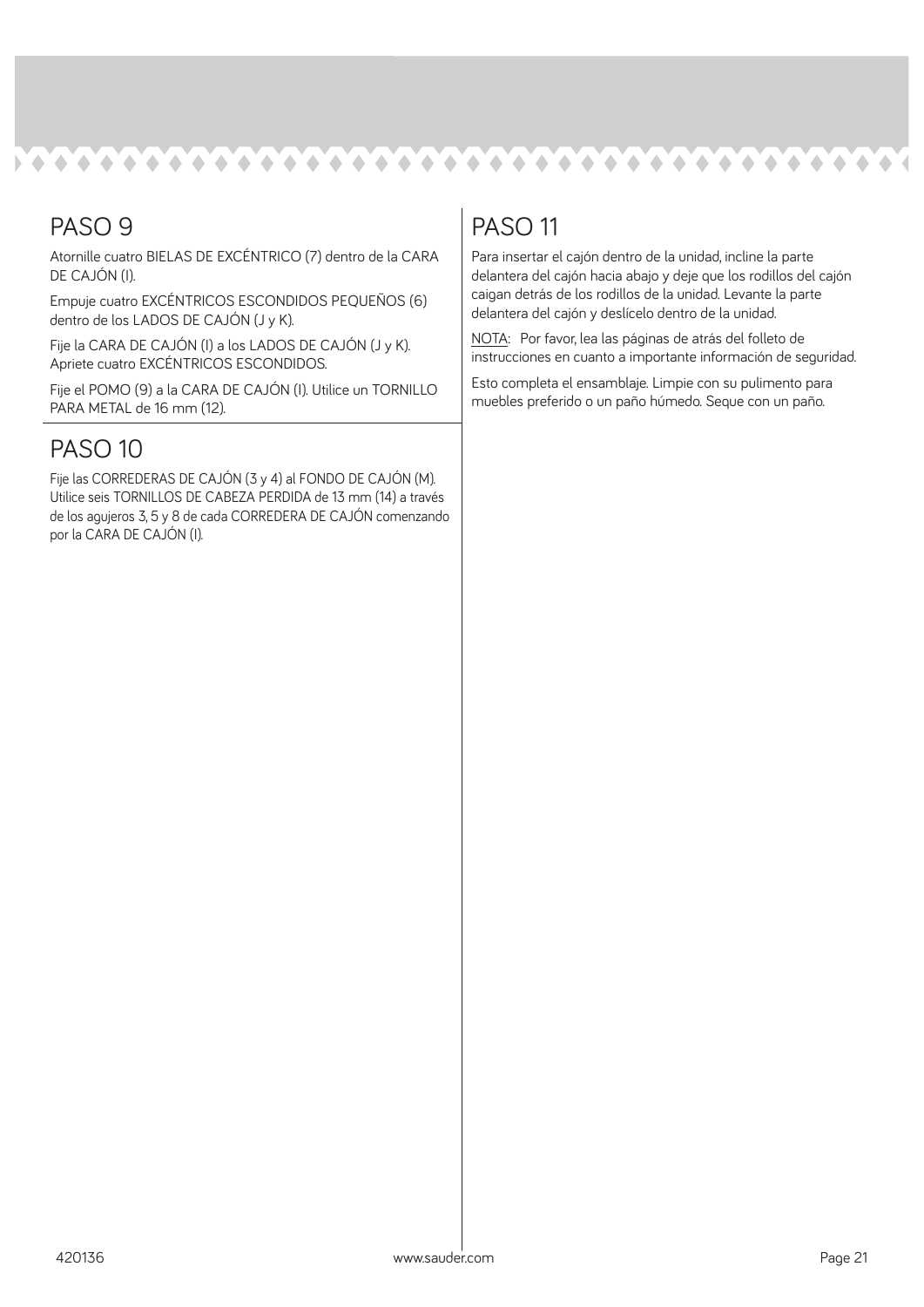| <b>WARNING</b><br>Please use your furniture correctly and safely. Improper use can cause safety hazards,<br>or damage to your furniture or household items. Carefully read the following chart.                                                        |                                                                                                                                                                                                                                                        |                                                                                                                                                                                                                                                                              |  |
|--------------------------------------------------------------------------------------------------------------------------------------------------------------------------------------------------------------------------------------------------------|--------------------------------------------------------------------------------------------------------------------------------------------------------------------------------------------------------------------------------------------------------|------------------------------------------------------------------------------------------------------------------------------------------------------------------------------------------------------------------------------------------------------------------------------|--|
| Look out for:                                                                                                                                                                                                                                          | What can happen:                                                                                                                                                                                                                                       | How to avoid the problem:                                                                                                                                                                                                                                                    |  |
| · Overloaded drawers and shelves.                                                                                                                                                                                                                      | • Risk of injury.<br>• Top-heavy furniture can tip over.<br>· Overloaded drawers or shelves can break.                                                                                                                                                 | • Never exceed the weight limits shown in<br>the instructions.<br>. Work from bottom to top when loading<br>shelves and drawers. Place the heavier<br>items on the lower shelves or in lower<br>drawers.                                                                     |  |
| . Placing TVs on furniture items that are not<br>designed to support a television is<br>hazardous.                                                                                                                                                     | . Risk of injury or death. TVs can be very<br>heavy. Plus the weight and location of the<br>picture tube tends to make TVs unbalanced<br>and prone to tipping forward.                                                                                 | • This product is not designed to support a<br>television.                                                                                                                                                                                                                   |  |
| AVERTISSEMENT<br>Prière d'utiliser le mobilier à bon escient et avec prudence. Une mauvaise utilisation peut être à l'origine de risques<br>d'accident ou peut endommager le mobilier et les articles ménagers. Lire attentivement le tableau suivant. |                                                                                                                                                                                                                                                        |                                                                                                                                                                                                                                                                              |  |
| À surveiller :                                                                                                                                                                                                                                         | Danger éventuel :                                                                                                                                                                                                                                      | Solution:                                                                                                                                                                                                                                                                    |  |
| · Tiroirs et tablettes surchargées.                                                                                                                                                                                                                    | · Risque de blessure.<br>· Du mobilier mal équilibré risque de se<br>renverser.<br>· Des tiroirs surchargés peuvent casser.                                                                                                                            | · Ne jamais excéder les limites de poids<br>indiquées dans les instructions.<br>• Commencer a charger les tablettes et<br>tiroirs à partir du bas et finir au haut. Placer<br>les objets les plus lourds sur les<br>tablettes inférieures ou dans les tiroirs<br>inférieurs. |  |
| · Il est dangereux de placer des téléviseurs<br>sur des meubles que ne sont pas prévus à<br>cet effet.                                                                                                                                                 | · Risque de blessures graves, voire<br>mortelles. Les téléviseurs peuvent être<br>particulièrement lourds. De plus, le poids et<br>l'emplacement du tube image ont tendance<br>à rendre les téléviseurs<br>instables et enclins à tomber vers l'avant. | · Ce produit n'est pas destiné à supporter<br>un téléviseur.                                                                                                                                                                                                                 |  |
| <b>ADVERTENCIA</b><br>Por favor use el mobiliario correcta y seguramente. El mal uso puede causar riesgos de seguridad<br>o daño a las unidades o artículos domésticos. Cuidadosamente lea la tabla a continuación.                                    |                                                                                                                                                                                                                                                        |                                                                                                                                                                                                                                                                              |  |
| Esté alerto de:                                                                                                                                                                                                                                        | Puede ocurrir:                                                                                                                                                                                                                                         | Evitar el problema:                                                                                                                                                                                                                                                          |  |
| • Cajones y estantes sobrecargados.                                                                                                                                                                                                                    | · Un riesgo de lesiones.<br>· El mobiliario inestable puede volcarse.<br>• Los cajones o estantes sobrecargados<br>pueden romperse.                                                                                                                    | · Nunca exceda los límites de peso<br>indicados en las instrucciones.<br>• Para cargar los estantes y cajones,<br>comience al fondo y termine en la parte<br>superior. Coloque los artículos más pesados<br>sobre los estantes inferiores o en los<br>cajones inferiores.    |  |
| · Es peligroso colocar los televisores sobre<br>muebles que no están diseñados para<br>soportar un televisor.                                                                                                                                          | · Un riesgo de lesiones o la muerte. Los<br>televisores pueden ser muy pesados.<br>Además, el peso y la ubicación del tubo de<br>imagen tienden a causar la inestabilidad<br>de televisores y son propensos a inclinarse<br>hacia adelante.            | · Este producto no está diseñado para<br>soportar un televisor.                                                                                                                                                                                                              |  |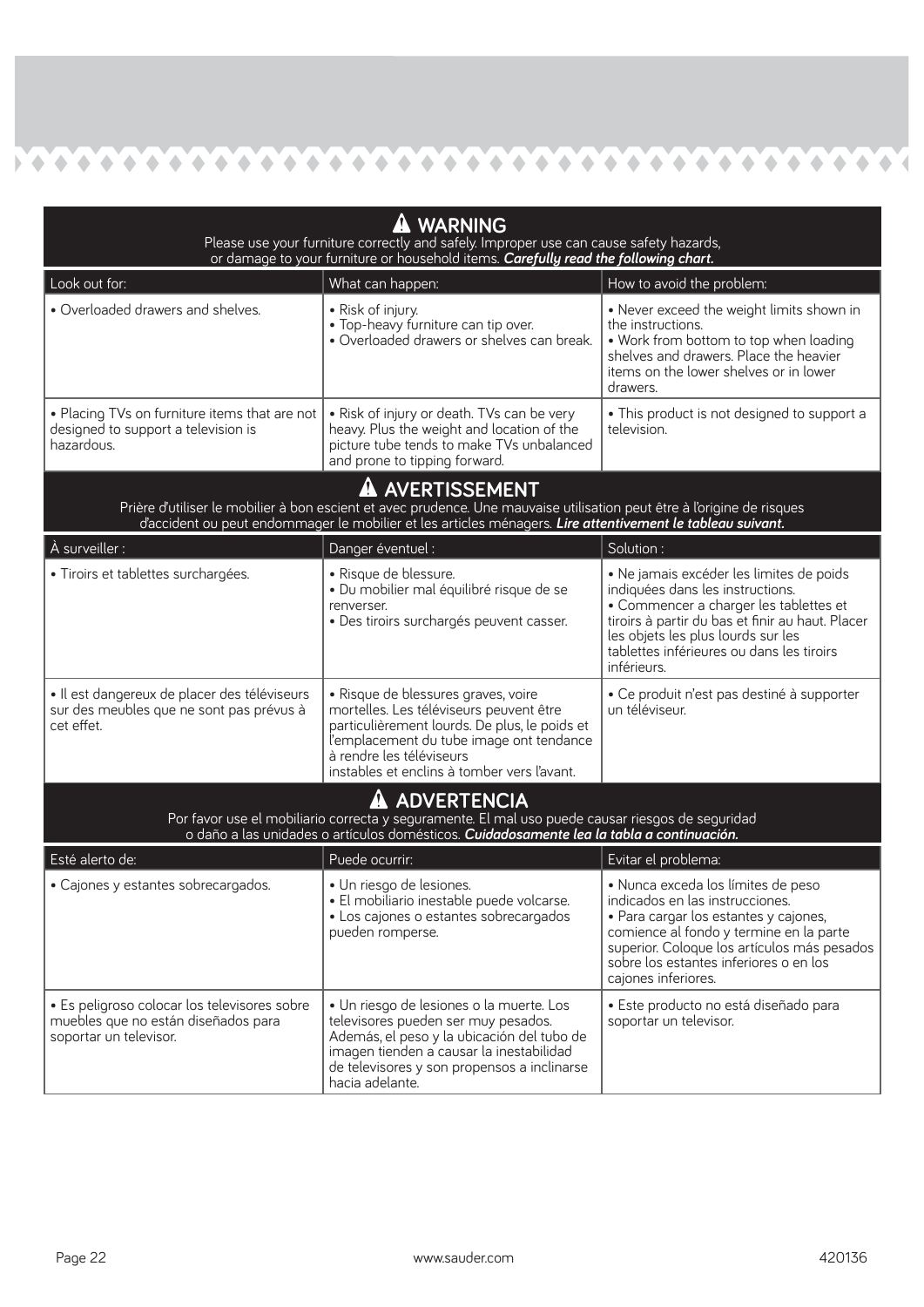## 

#### 1-YEAR LIMITED WARRANTY

1. Sauder Woodworking Co. (Sauder®) provides limited warranty coverage to the original purchaser of this product for a period of one year from the date of purchase against defects in materials or workmanship of Sauder furniture components. As used in this Warranty, "defect" means imperfections in components which substantially impair the utility of the product. This Warranty gives you specific legal rights, and you may also have other rights which vary from state to state. 2. There is no warranty coverage for defects or conditions that result from the failure to follow product assembly instructions, information or warnings, misuse or abuse, intentional damage, fire, flood, alteration or modification of the product, or use of the product in a manner inconsistent with its intended use, nor any condition resulting from incorrect or inadequate maintenance, cleaning, or care. There is also no warranty coverage for rented products or any products purchased "used" or "as is", at a distress or going-out-of business sale, or from a liquidator.

3. As the exclusive remedy under this Warranty, Sauder will (at its sole option) repair or replace any defective furniture component. Sauder may require independent confirmation of the claimed defect and proof of purchase. Replacement parts will be warranted for only the remaining period of the original Warranty. SAUDER SHALL HAVE NO LIABILITY for ANY INCIDENTAL OR CONSEQUENTIAL DAMAGES OF ANY KIND and all such damages are EXCLUDED FROM THIS WARRANTY, such as loss of use, disassembly, transportation, labor or damage to property on or near the product. Some states do not allow the exclusion or limitation of incidental or consequential damages, so the above limitation or exclusion may not apply to you.

#### GARANTIE LIMITÉE DE 1 AN

1. Sauder Woodworking Co. (Sauder®) offre une couverture de garantie limitée à l'acheteur initial du présent produit pendant une période un an à compter de la date d'achat contre tout défaut de matériaux ou de fabrication des composantes de mobilier Sauder. Le mot « défaut », tel qu'il est utilisé sous les termes de la présente garantie, comprend les imperfections des pièces qui empêchent substantiellement l'utilisation du produit. La présente garantie vous donne des droits légaux spécifiques et il est possible que vous ayez des droits supplémentaires variant d'État en État ou de province en province. 2. La présente garantie ne saurait couvrir les défauts ou conditions qui surviendraient à la suite du non respect des instructions, informations ou mises en garde de montage, d'une mauvaise utilisation ou d'un abus, d'un dommage intentionnel, d'un incendie, d'une inondation, d'une altération ou modification du produit, d'une utilisation du produit allant à l'encontre de son usage prévu, ni aucune condition résultant d'une maintenance, d'un nettoyage ou d'un entretien inappropriés ou inadéquats. De plus, il n'existe aucune garantie pour les produits loués ou tous les produits achetés « d'occasion » ou « en l'état », dans le cadre d'une vente aux enchères ou de solde pour cessation de commerce, ou auprès d'un liquidateur. 3. En tant que recours exclusif en vertu de la présente garantie, Sauder réparera ou remplacera (sur sa seule décision) toute composante de mobilier défectueuse. Sauder peut exiger une confirmation indépendante du défaut revendiqué ainsi qu'une preuve d'achat. Les pièces de rechange seront garanties uniquement pendant la période restante de la garantie originale. SAUDER NE SERA EN AUCUN CAS RESPONSABLE de TOUT DOMMAGE ACCESSOIRE OU CONSÉCUTIF DE TOUTE SORTE et lesdits dommages sont EXCLUS DE LA PRÉSENTE GARANTIE, à savoir perte d'utilisation, démontage, transport, main d'ceuvre ou dommages matériels sur ou à proximité du produit. Certains États ou provinces ne permettant pas l'exclusion ou la limite aux responsabilités pour dommages accidentels ou consécutifs, la limite ou l'exclusion ci-dessus peut ne pas être applicable.

#### GARANTÍA LIMITADA DE 1 AÑO

1. Sauder Woodworking Co. (Sauder®) provee cobertura de garantía limitada al comprador original de este producto por un período de un año, a partir de la fecha de compra, contra defectos en los materiales o de mano de obra en los componentes de muebles Sauder. Como es utilizado en esta Garantía, "defecto" significa imperfecciones en los componentes que de manera fundamental afecta la utilidad del producto. Esta Garantía le permite a usted ciertos derechos legales, y usted también podría poseer otros derechos adicionales, los cuales varían de estado a estado.

2. No hay cobertura de garantía para defectos o estados que resulten del incumplimiento en seguir las instrucciones, la información o las advertencias sobre el ensamblaje del producto; del uso incorrecto o maltrato, del daño intencional, incendio, inundación, cambio o modificación del producto; o de la utilización del producto de manera contradictoria con el uso para el cual fue fabricado, ni por ningún estado que resulte del mantenimiento, limpieza o cuidado incorrecto o inadecuado. Tampoco no hay cobertura de garantía para los productos rentados o para cualesquiera productos comprados "de uso" o "como está", en una venta de bienes embargados o en una venta por salirse del negocio, o comprados a un liquidador.

3. Como un recurso exclusivo bajo esta Garantía, Sauder (sólo a su opción) reparará o reemplazará cualquier componente defectuoso de mueble. Sauder puede requerir una confirmación independiente de un defecto reclamado y una prueba de compra. Las piezas de repuesto serán garantizadas solamente por el período de tiempo que queda de la Garantía original. SAUDER NO TENDRÁ RESPONSABILIDAD por NINGÚN DAÑO INCIDENTAL O CONSECUENTE DE NINGÚN TIPO y todos dichos daños SE EXCLUYEN DE ESTA GARANTÍA, tales como pérdida de uso, desensamblaje, transportación, trabajo o daño a la propiedad en o cerca del producto. Algunos estados no permiten la exclusión o limitación de daños incidentales o consecuentes, en tales instancias la limitación o exclusión antes mencionada podría no ser aplicable a usted.

4. This Warranty applies only to warranted defects that first arise and are reported to Sauder within the warranty coverage period. The Warranty cannot be transferred to subsequent owners or users of the product, and it shall be immediately void in the event the product is resold, transferred, leased or rented to any third party or person other than the original purchaser.

5. THERE ARE NO OTHER WARRANTIES APPLICABLE TO THIS PRODUCT. Under the laws of certain states, there may be no implied warranties from Sauder and all implied warranties, INCLUDING ANY IMPLIED WARRANTY OF MERCHANTABILITY OR FITNESS FOR A PARTICULAR PURPOSE are disclaimed where allowed by law. TO THE EXTENT ANY IMPLIED WARRANTIES ARE APPLICABLE, ANY IMPLIED WARRANTIES, INCLUDING ANY IMPLIED WARRANTY OF MERCHANTABILITY OR FITNESS FOR A PARTICULAR PURPOSE, ARE LIMITED IN DURATION TO THE DURATION OF THIS EXPRESS WARRANTY or the minimum period allowed by law, whichever is shorter. Some states do not allow limitations on how long an implied Warranty lasts, so the above limitation may not apply to you.

6. For Warranty inquiries or claims, please visit our website www.sauder.com You can also contact Sauder at 1-800-445-1527. Sauder may require Warranty claims to be submitted in writing to Sauder Woodworking Co., 502 Middle Street, Archbold, OH 43502 USA. Please include your sales receipt or other proof of purchase and a specific description of the product defect.

4. La présente garantie ne s'applique qu'aux défauts garantis qui se produisent pour la première fois et qui sont signalés à Sauder dans les limites de ouverture de la garantie. La garantie ne peut pas être transférée à des propriétaires ou utilisateurs subséquents du produit, et sera immédiatement invalidée dans le cas où le produit est revendu, transféré, loué sous bail ou loué à une tierce partie ou personne autre que l'acheteur original.

5. IL N'EXISTE AUCUNE AUTRE GARANTIE EN VIGUEUR POUR LE PRÉSENT PRODUIT. En vertu des lois de certains États ou provinces, il ne peut y avoir de garanties implicites de la part de Sauder et toutes les garanties implicites, Y COMPRIS TOUTE GARANTIE IMPLICITE DE COMMERCIABILITÉ OU D'ADAPTATION À UN USAGE PARTICULIER sont déclinées partout où la loi l'autorise. DANS LA MESURE OÙ TOUTE GARANTIE IMPLICITE EST APPLICABLE, TOUTE GARANTIE IMPLICITE, Y COMPRIS TOUTE GARANTIE DE COMMERCIABILITÉ OU D'ADAPTATION À UN USAGE PARTICULIER, EST LIMITÉE À LA DURÉE DE LA PRÉSENTE GARANTIE EXPRESSE ou à la période minimum autorisée par la loi, la période la plus courte étant retenue. Certains États ne permettant pas que des limites soient imposées quant à la durée d'une garantie implicite, la limite ci-dessus peut donc ne pas être applicable.

6. Pour toute question concernant la garantie ou toute demande de réclamation, consulter le site Web www.sauder.com. Il est également possible de contacter Sauder en composant le 1-800-445-1527. Sauder peut exiger de soumettre les demandes de réclamation sous garantie par écrit à Sauder Woodworking Co., 502 Middle Street, Archbold, OH 43502 USA. Veuillez joindre votre ticket de caisse ou toute autre preuve d'achat ainsi qu'une description spécifique du défaut de produit.

4. Esta Garantía sólo es aplicable a defectos garantizados que primeramente surjan y se informen a Sauder dentro del período de cobertura de garantía. La Garantía no puede ser transferida a propietarios o usuarios subsiguientes del producto, y ésta será inmediatamente invalidada en el caso que el producto sea revendido, transferido, arrendado o rentado a cualquier tercero u otra persona que no sea el comprador original.

5. NO HAY OTRA GARANTÍA APLICABLE A ESTE PRODUCTO. Bajo las leyes de ciertos estados, pueden no haber garantías implícitas de Sauder y se hace renuncia de responsabilidad de todas las garantías implícitas donde lo permita la ley, INCLUYENDO CUALQUIER GARANTÍA IMPLÍCITA DE MERCANTIBILIDAD O DE APTITUD PARA UN PROPÓSITO EN PARTICULAR. EN LA MEDIDA CUALQUIER GARANTÍA IMPLÍCITA ES APLICABLE, CUALESQUIERA GARANTÍAS IMPLÍCITAS, INCLUYENDO AQUELLA DE MERCANTIBILIDAD O DE APTITUD PARA UN PROPÓSITO EN PARTICULAR, SE LIMITAN EN DURACIÓN HASTA LA DURACIÓN DE ESTA GARANTÍA IMPLÍCITA o hasta el periodo mínimo permitido por la ley, la que sea más corta. Algunos estados no permiten limitaciones en cuanto a la duración de una garantía implícita, por eso la limitación arriba citada pueda no ser aplicable a usted.

6. Para solicitud de información o reclamación de Garantía, por favor, visite nuestro sitio Web www.sauder.com. Usted también puede contactar a Sauder llamando al 1-800-445-1527. Sauder puede solicitar que las reclamaciones sean presentadas por escrito a Sauder Woodworking Co., 502 Middle Street, Archbold, OH 43502 EE.UU. Por favor incluya su recibo de venta u otra prueba de compra y una descripción detallada del defecto del producto.